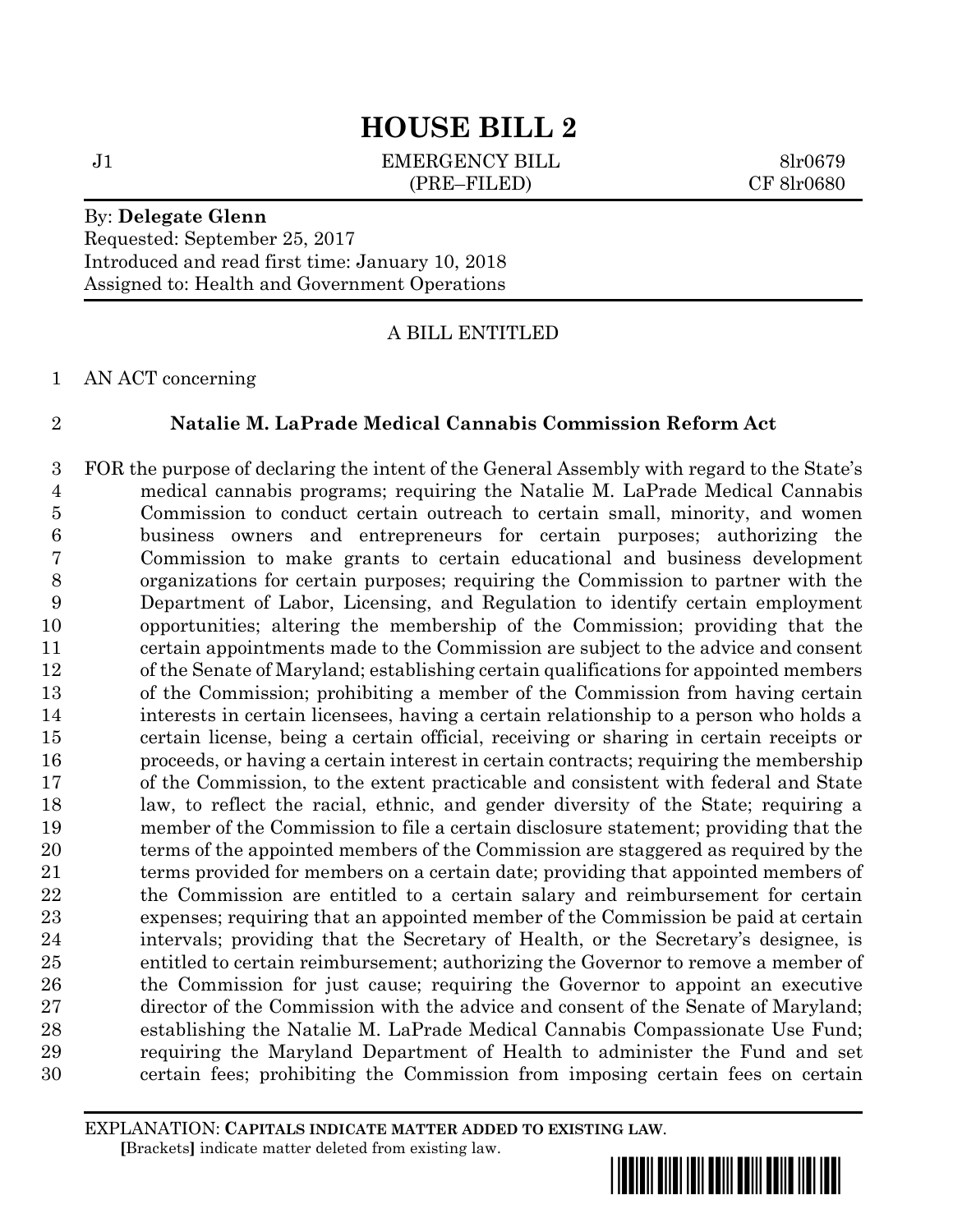licensed medical cannabis growers, processors, and dispensaries under certain circumstances; providing that the Fund is a special, nonlapsing fund that is not subject to a certain provision of law; providing for the purpose of the Fund; requiring the State Treasurer to hold the Fund separately and the Comptroller to account for the Fund; requiring the Fund to be invested and reinvested in a certain manner; providing that interest earnings of the Fund shall be retained to the credit of the Fund; exempting the Fund from a certain provision of law requiring interest earnings on State money to accrue to the General Fund of the State; providing that the Fund is subject to a certain audit; requiring the Comptroller to pay out money from the Fund as directed by the Department; requiring the Commission, in consultation with the Maryland Department of Health, to report to the General Assembly, on or before a certain date, on certain anticipated revenues, the amount of certain fees and on which licensees the fees should be assessed in order to generate certain revenues, the use of any other funding mechanisms to implement a certain program, and certain anticipated savings; prohibiting any part of the Fund from reverting or being credited to certain funds; providing that expenditures from the Fund may be made only in accordance with the State budget; requiring the Maryland Department of Health, in consultation with the Commission, to establish a certain program to allow certain individuals to obtain medical cannabis from certain dispensaries at no cost or a reduced cost and to reimburse certain dispensaries from a certain Fund; requiring the Maryland Department of Health to adopt certain regulations; prohibiting a constitutional officer or a secretary of a principal department of the Executive Branch of State government, except under certain circumstances, from being an owner or an employee of a certain business entity that holds a certain license or from having an official relationship to a certain business entity; requiring the Commission, in consultation with certain entities, to evaluate a certain study of the medical cannabis industry, make a certain determination relating to certain business participation in the medical cannabis industry, evaluate certain race–neutral programs and other methods, and submit certain emergency regulations; altering the number of medical cannabis growers that may be licensed by the Commission; authorizing the Commission to license a certain number of processors; requiring the Commission to report to the General Assembly, on or before a certain date, on the number of grower and processor licenses necessary to meet a demand for medical cannabis by certain individuals; prohibiting the Commission from submitting a certain report before a certain date; authorizing the Commission to submit a certain report during a certain time period only under certain circumstances; requiring the Commission, to the extent permitted by federal and State law, to seek to achieve certain diversity when licensing certain growers, processors, and dispensaries; requiring the Commission to encourage applicants who are small, minority, or women–owned business entities to apply for licensure; authorizing the Commission, except under certain circumstances, to register as an agent of certain licensed entities an individual who has been convicted of a certain offense; altering the period of time for which certain medical cannabis grower and processor licenses are valid; altering certain reporting requirements for certain medical cannabis growers; requiring certain dispensaries and processors, beginning on a certain date, to annually report certain information to the Commission; altering the information that the Commission must report to the Governor and the General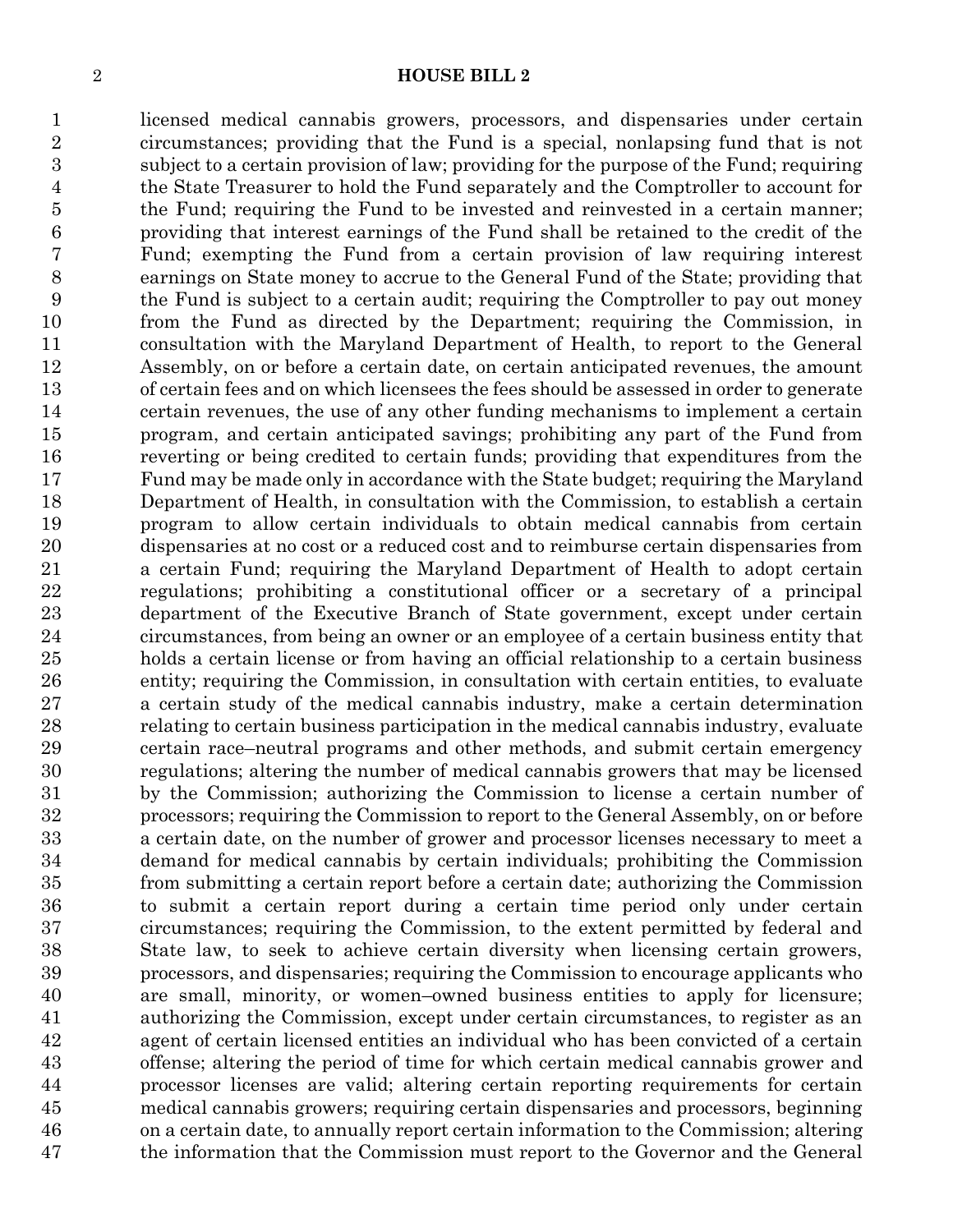Assembly; requiring the terms of certain members of the Commission to terminate on a certain date; declaring the intent of the General Assembly relating to continuity within the membership of the Commission; specifying the terms of certain initial members of the Commission; prohibiting the Commission, except under certain circumstances, from reviewing, evaluating, or ranking an application for certain licenses or awarding certain additional licenses until certain regulations are adopted; requiring the Commission, under certain circumstances, to accept certain applications for licensure, allow certain persons who previously applied for licensure to amend and resubmit or withdraw certain applications, and resume reviewing, evaluating, and ranking applications for certain licenses and awarding certain additional licenses; providing that the Commission, under certain circumstances, may waive a certain initial application fee for a certain person, but may charge a certain fee for the submission of an amended application; requiring the Commission, in consultation with the Maryland Department of Health, to report to the General Assembly on or before a certain date; defining certain terms; making certain conforming and stylistic changes; repealing certain provisions of law made obsolete by this Act; applying certain provisions of this Act prospectively; making the provisions of this Act severable; making this Act an emergency measure; and generally relating to the Natalie M. LaPrade Medical Cannabis Commission.

- BY adding to
- Article Health General
- Section 13–3301.1, 13–3303.1, 13–3305.1, and 13–3305.2
- Annotated Code of Maryland
- (2015 Replacement Volume and 2017 Supplement)
- BY repealing and reenacting, with amendments,
- Article Health General
- Section 13–3302, 13–3303, 13–3305, 13–3306(a), 13–3307(c), 13–3308(d), 13–3309(c) and (d), 13–3310(d), and 13–3316
- Annotated Code of Maryland
- (2015 Replacement Volume and 2017 Supplement)
- BY repealing and reenacting, without amendments,
- Article Health General
- Section 13–3307(a) and 13–3309(a)
- Annotated Code of Maryland
- (2015 Replacement Volume and 2017 Supplement)
- BY repealing and reenacting, without amendments,
- Article State Finance and Procurement
- Section 6–226(a)(2)(i)
- Annotated Code of Maryland
- (2015 Replacement Volume and 2017 Supplement)
- BY repealing and reenacting, with amendments,
- Article State Finance and Procurement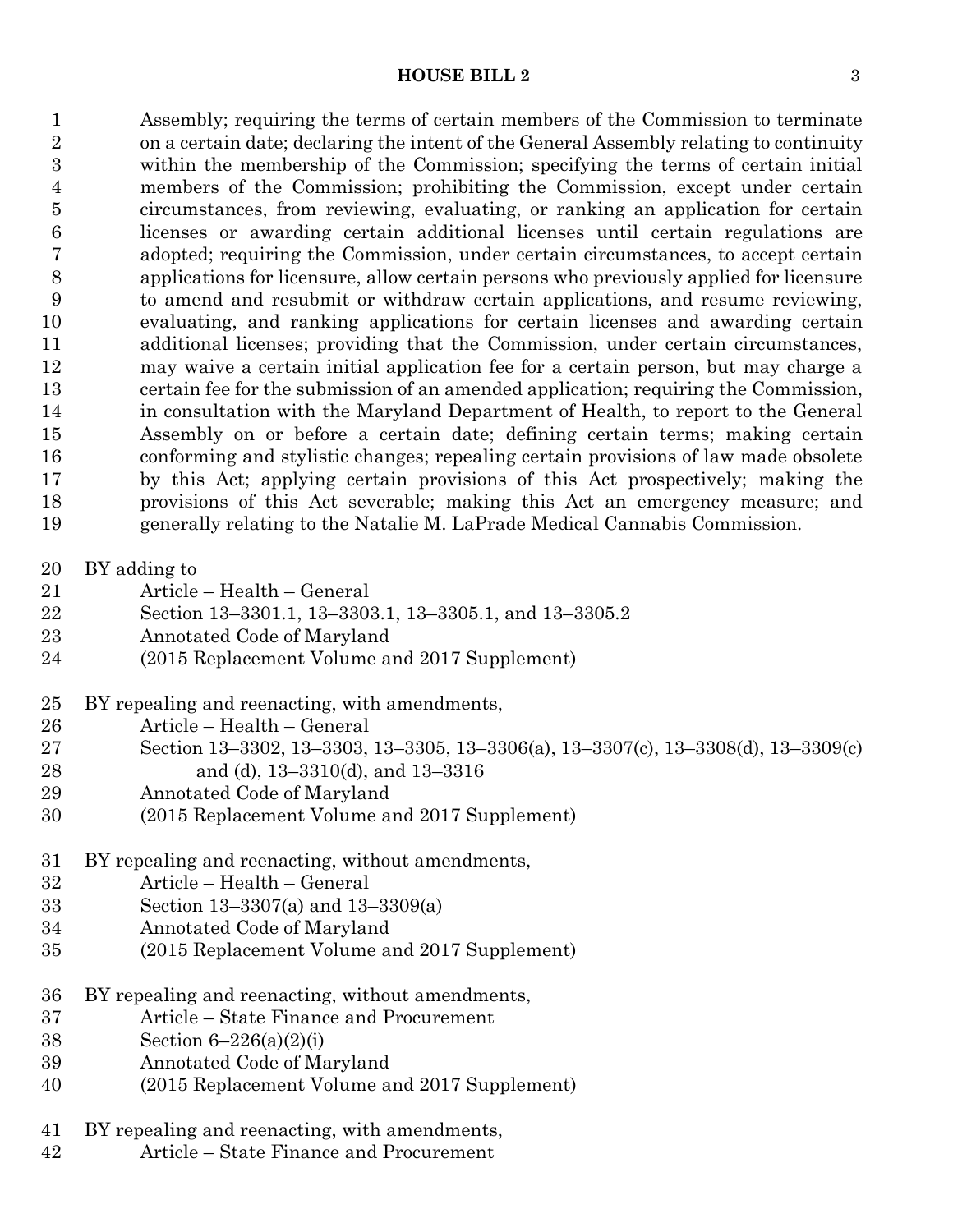- Section 6–226(a)(2)(ii)101. and 102.
- Annotated Code of Maryland
- (2015 Replacement Volume and 2017 Supplement)
- BY adding to
- Article State Finance and Procurement
- Section 6–226(a)(2)(ii)103.
- Annotated Code of Maryland
- (2015 Replacement Volume and 2017 Supplement)

 SECTION 1. BE IT ENACTED BY THE GENERAL ASSEMBLY OF MARYLAND, That the Laws of Maryland read as follows:

- **Article – Health – General**
- **13–3301.1.**

 **THE GENERAL ASSEMBLY INTENDS THAT THE PROGRAMS IMPLEMENTED IN ACCORDANCE WITH THIS SUBTITLE YIELD A SUCCESSFUL BUT CONSUMER–FRIENDLY MEDICAL CANNABIS INDUSTRY IN THE STATE TO PROVIDE PATIENTS AFFORDABLE ACCESS TO MEDICAL CANNABIS.**

13–3302.

(a) There is a Natalie M. LaPrade Medical Cannabis Commission.

 (b) The Commission is an independent commission that functions within the Department.

 (c) The purpose of the Commission is to develop policies, procedures, guidelines, and regulations to implement programs to make medical cannabis available to qualifying patients in a safe and effective manner.

 (d) (1) The Commission shall develop identification cards for qualifying patients and caregivers.

 (2) (i) The Department shall adopt regulations that establish the requirements for identification cards provided by the Commission.

 (ii) The regulations adopted under subparagraph (i) of this paragraph shall include:

1. The information to be included on an identification card;

 2. The method through which the Commission will distribute identification cards; and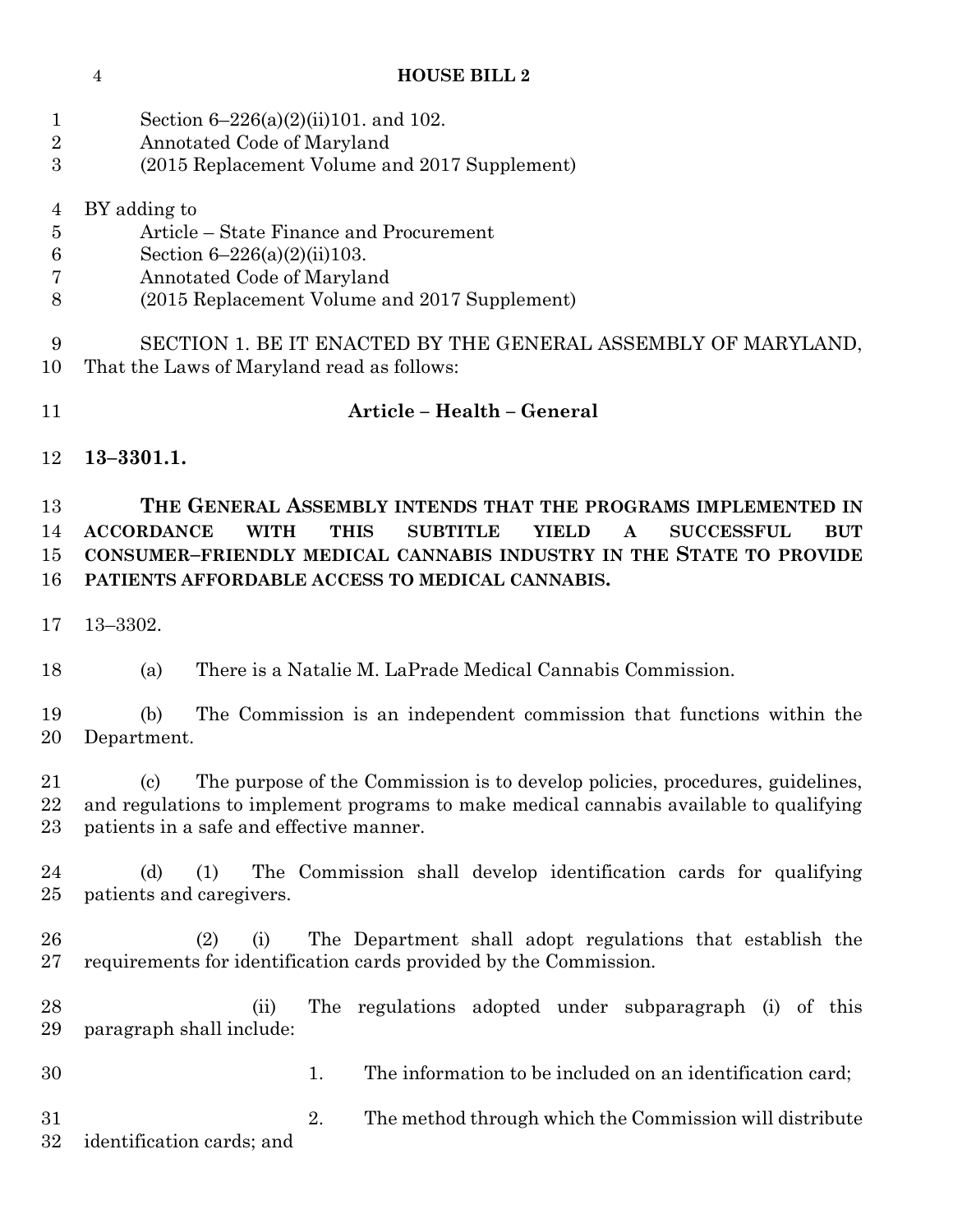| $\mathbf 1$<br>$\overline{2}$ | identification cards.                                                                                                                                                                                                                                                                 |                                                                                                   |      | The method through which the Commission will track<br>3.                                                                                                                                                                                                         |  |
|-------------------------------|---------------------------------------------------------------------------------------------------------------------------------------------------------------------------------------------------------------------------------------------------------------------------------------|---------------------------------------------------------------------------------------------------|------|------------------------------------------------------------------------------------------------------------------------------------------------------------------------------------------------------------------------------------------------------------------|--|
| 3                             | (e)                                                                                                                                                                                                                                                                                   | The Commission shall develop and maintain a Web site that:                                        |      |                                                                                                                                                                                                                                                                  |  |
| 4<br>$\overline{5}$           |                                                                                                                                                                                                                                                                                       | Provides information on how an individual can obtain medical cannabis<br>(1)<br>in the State; and |      |                                                                                                                                                                                                                                                                  |  |
| 6                             |                                                                                                                                                                                                                                                                                       | (2)<br>Provides contact information for licensed dispensaries.                                    |      |                                                                                                                                                                                                                                                                  |  |
| 7                             | (F)                                                                                                                                                                                                                                                                                   | (1)                                                                                               |      | THE COMMISSION:                                                                                                                                                                                                                                                  |  |
| $8\,$<br>9<br>10<br>11        | (I)<br><b>SHALL</b><br><b>CONDUCT</b><br>ONGOING,<br>THOROUGH,<br><b>AND</b><br>COMPREHENSIVE OUTREACH TO SMALL, MINORITY, AND WOMEN BUSINESS OWNERS<br>AND ENTREPRENEURS WHO MAY HAVE AN INTEREST IN APPLYING FOR MEDICAL<br>CANNABIS GROWER, PROCESSOR, OR DISPENSARY LICENSES; AND |                                                                                                   |      |                                                                                                                                                                                                                                                                  |  |
| 12<br>13<br>14<br>15          |                                                                                                                                                                                                                                                                                       |                                                                                                   | (II) | MAY MAKE GRANTS TO APPROPRIATE EDUCATIONAL AND<br>BUSINESS DEVELOPMENT ORGANIZATIONS TO TRAIN AND ASSIST SMALL, MINORITY,<br>AND WOMEN BUSINESS OWNERS AND ENTREPRENEURS SEEKING TO BECOME<br>LICENSED AS MEDICAL CANNABIS GROWERS, PROCESSORS, OR DISPENSARIES. |  |
| 16<br>17                      | <b>SUBSECTION SHALL INCLUDE:</b>                                                                                                                                                                                                                                                      | (2)                                                                                               |      | THE OUTREACH REQUIRED UNDER PARAGRAPH (1)(I) OF THIS                                                                                                                                                                                                             |  |
| 18                            |                                                                                                                                                                                                                                                                                       |                                                                                                   | (I)  | DEVELOPING PARTNERSHIPS WITH:                                                                                                                                                                                                                                    |  |
| 19<br>20                      | 21 COLLEGES AND UNIVERSITIES;                                                                                                                                                                                                                                                         |                                                                                                   |      | 1.<br>TRADITIONAL MINORITY-SERVING INSTITUTIONS IN<br>THE STATE AND SURROUNDING JURISDICTIONS, INCLUDING HISTORICALLY BLACK                                                                                                                                      |  |
| 22<br>$23\,$                  |                                                                                                                                                                                                                                                                                       |                                                                                                   |      | 2.<br>TRADE ASSOCIATIONS REPRESENTING MINORITY<br>AND WOMEN-OWNED BUSINESSES; AND                                                                                                                                                                                |  |
| 24<br>25 <sub>1</sub>         | AND WOMEN BUSINESS AFFAIRS;                                                                                                                                                                                                                                                           |                                                                                                   |      | THE GOVERNOR'S OFFICE OF SMALL, MINORITY,<br>3.                                                                                                                                                                                                                  |  |
| 26<br>$27\,$                  |                                                                                                                                                                                                                                                                                       |                                                                                                   | (II) | ESTABLISHING AND CONDUCTING TRAINING PROGRAMS<br>FOR EMPLOYMENT IN THE MEDICAL CANNABIS INDUSTRY;                                                                                                                                                                |  |
| 28<br>29                      |                                                                                                                                                                                                                                                                                       |                                                                                                   |      | (III) DISSEMINATING INFORMATION ABOUT THE LICENSING<br>PROCESS FOR MEDICAL CANNABIS GROWERS, PROCESSORS, AND DISPENSARIES                                                                                                                                        |  |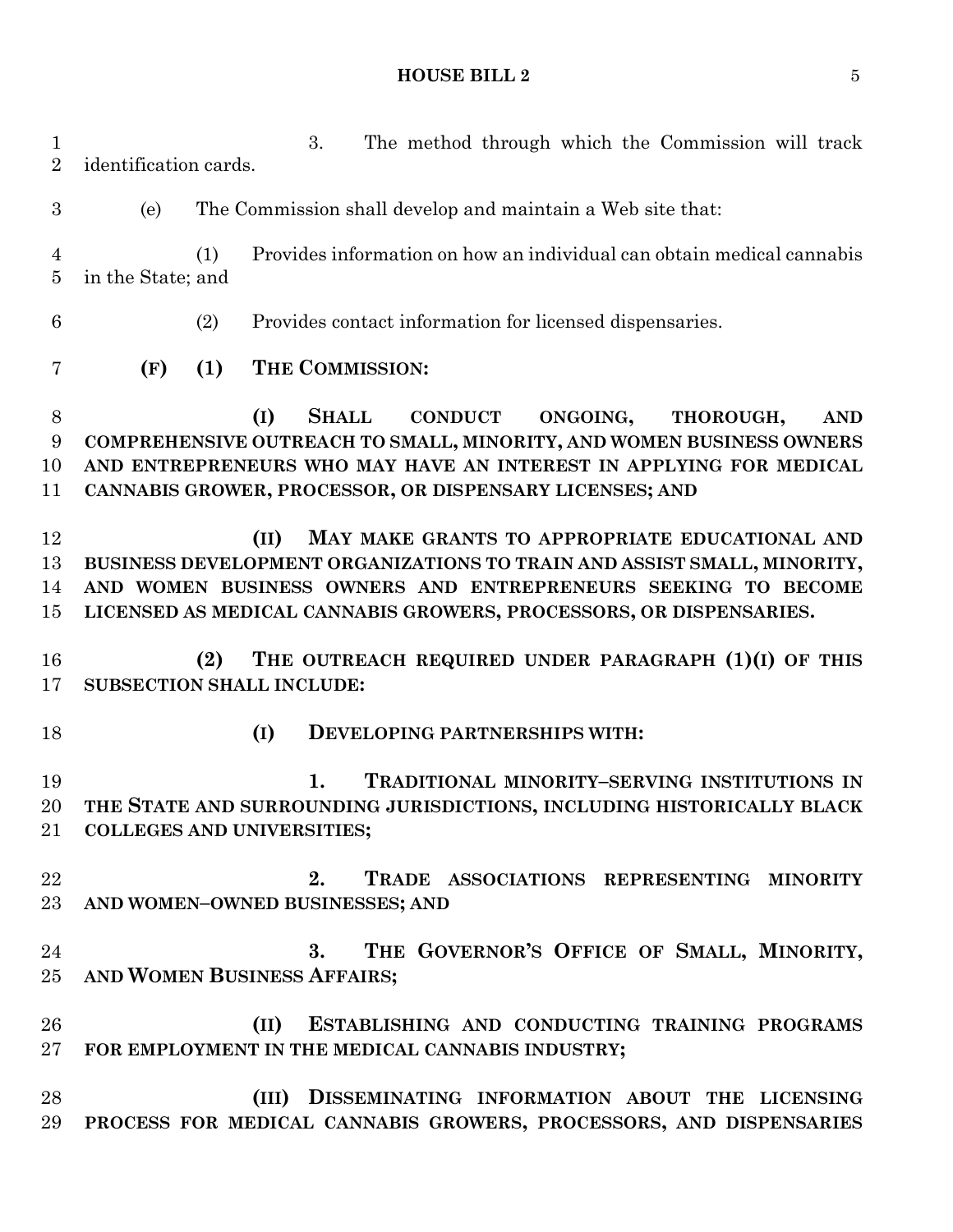| 1<br>$\overline{2}$                                  | THROUGH MEDIA DEMONSTRATED TO REACH LARGE NUMBERS OF MINORITY AND<br>WOMEN BUSINESS OWNERS AND ENTREPRENEURS; AND                                                                                                                            |  |  |  |  |
|------------------------------------------------------|----------------------------------------------------------------------------------------------------------------------------------------------------------------------------------------------------------------------------------------------|--|--|--|--|
| $\boldsymbol{3}$<br>$\overline{4}$<br>$\overline{5}$ | <b>COLLABORATING WITH THE PARTNERS DESCRIBED IN ITEM</b><br>(IV)<br>(I) OF THIS PARAGRAPH TO ENSURE THAT OUTREACH IS APPROPRIATELY<br>TARGETED.                                                                                              |  |  |  |  |
| $6\phantom{.}6$<br>7<br>8<br>9                       | THE COMMISSION SHALL PARTNER WITH THE DEPARTMENT OF LABOR,<br>(G)<br>LICENSING, AND REGULATION TO IDENTIFY EMPLOYMENT OPPORTUNITIES WITHIN<br>THE MEDICAL CANNABIS INDUSTRY FOR JOB SEEKERS, DISLOCATED WORKERS, AND<br><b>EX-OFFENDERS.</b> |  |  |  |  |
| 10                                                   | $13 - 3303.$                                                                                                                                                                                                                                 |  |  |  |  |
| 11                                                   | The Commission consists of the following [16] NINE members:<br>(a)                                                                                                                                                                           |  |  |  |  |
| 12                                                   | (1)<br>The Secretary of Health, or the Secretary's designee; [and                                                                                                                                                                            |  |  |  |  |
| 13                                                   | (2)<br>The following 15 members, appointed by the Governor:                                                                                                                                                                                  |  |  |  |  |
| 14<br>15<br>16                                       | Two members of the public who support the use of cannabis for<br>(i)<br>medical purposes and who are or were patients who found relief from the use of medical<br>cannabis;                                                                  |  |  |  |  |
| 17<br>18                                             | One member of the public designated by the Maryland Chapter<br>(ii)<br>of the National Council on Alcoholism and Drug Dependence;                                                                                                            |  |  |  |  |
| 19                                                   | Three physicians licensed in the State;<br>(iii)                                                                                                                                                                                             |  |  |  |  |
| 20<br>21                                             | One nurse licensed in the State who has experience in hospice<br>(iv)<br>care, nominated by a State research institution or trade association;                                                                                               |  |  |  |  |
| 22<br>23                                             | One pharmacist licensed in the State, nominated by a State<br>(v)<br>research institution or trade association;                                                                                                                              |  |  |  |  |
| 24<br>25                                             | One scientist who has experience in the science of cannabis,<br>$(v_i)$<br>nominated by a State research institution;                                                                                                                        |  |  |  |  |
| 26<br>27                                             | One representative of the Maryland State's Attorneys'<br>(vii)<br>Association;                                                                                                                                                               |  |  |  |  |
| 28                                                   | One representative of law enforcement;<br>(viii)                                                                                                                                                                                             |  |  |  |  |
| 29<br>30                                             | An attorney who is knowledgeable about medical cannabis laws<br>(ix)<br>in the United States;                                                                                                                                                |  |  |  |  |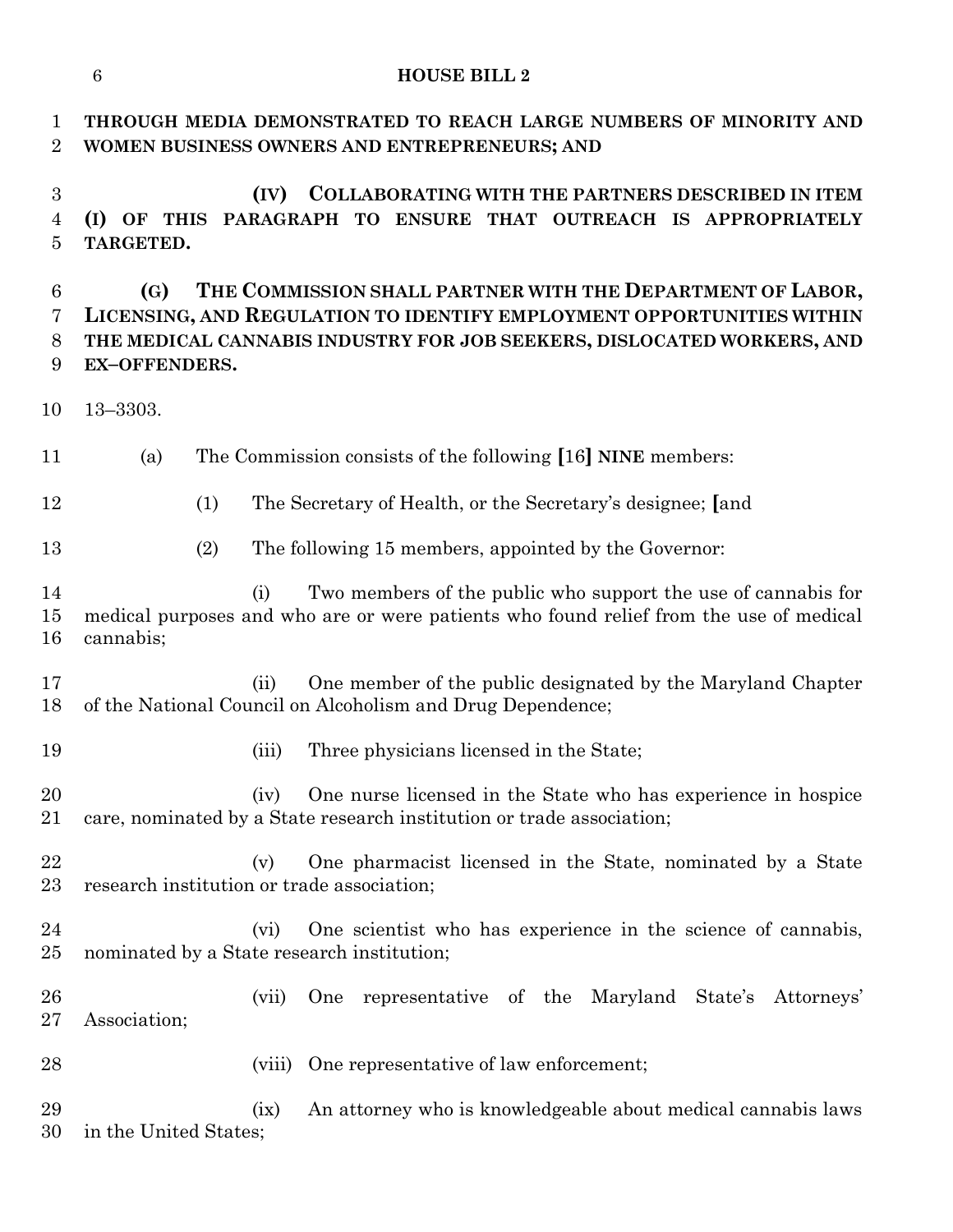(x) An individual with experience in horticulture, recommended by the Department of Agriculture; (xi) One representative of the University of Maryland Extension; and (xii) One representative of the Office of the Comptroller**] (2) FIVE MEMBERS, APPOINTED BY THE GOVERNOR WITH THE ADVICE AND CONSENT OF THE SENATE; (3) ONE MEMBER APPOINTED BY THE GOVERNOR FROM A LIST OF THREE INDIVIDUALS RECOMMENDED BY THE PRESIDENT OF THE SENATE; (4) ONE MEMBER APPOINTED BY THE GOVERNOR FROM A LIST OF THREE INDIVIDUALS RECOMMENDED BY THE SPEAKER OF THE HOUSE OF DELEGATES; AND (5) ONE MEMBER APPOINTED BY THE GOVERNOR FROM EITHER OF THE TWO LISTS DESCRIBED IN ITEMS (3) AND (4) OF THIS SUBSECTION**. **(B) (1) AN APPOINTED MEMBER OF THE COMMISSION SHALL: (I) BE AT LEAST 25 YEARS OLD; (II) BE A RESIDENT OF THE STATE WHO HAS RESIDED IN THE STATE FOR AT LEAST THE IMMEDIATELY PRECEDING 5 YEARS; (III) BE A QUALIFIED VOTER OF THE STATE; AND (IV) HAVE SUBSTANTIAL EXPERIENCE: 1. AS AN EXECUTIVE WITH FIDUCIARY RESPONSIBILITIES FOR A LARGE ORGANIZATION OR FOUNDATION; 2. IN AN ACADEMIC FIELD RELATING TO HEALTH, AGRICULTURE, OR FINANCE; OR 3. AS A PROFESSIONAL IN A PROFESSION RELATING TO HEALTH, AGRICULTURE, OR FINANCE. (2) A MEMBER OF THE COMMISSION MAY NOT: (I) HAVE A DIRECT OR INDIRECT FINANCIAL, OWNERSHIP, OR MANAGEMENT INTEREST, INCLUDING OWNERSHIP OF ANY STOCKS, BONDS, OR**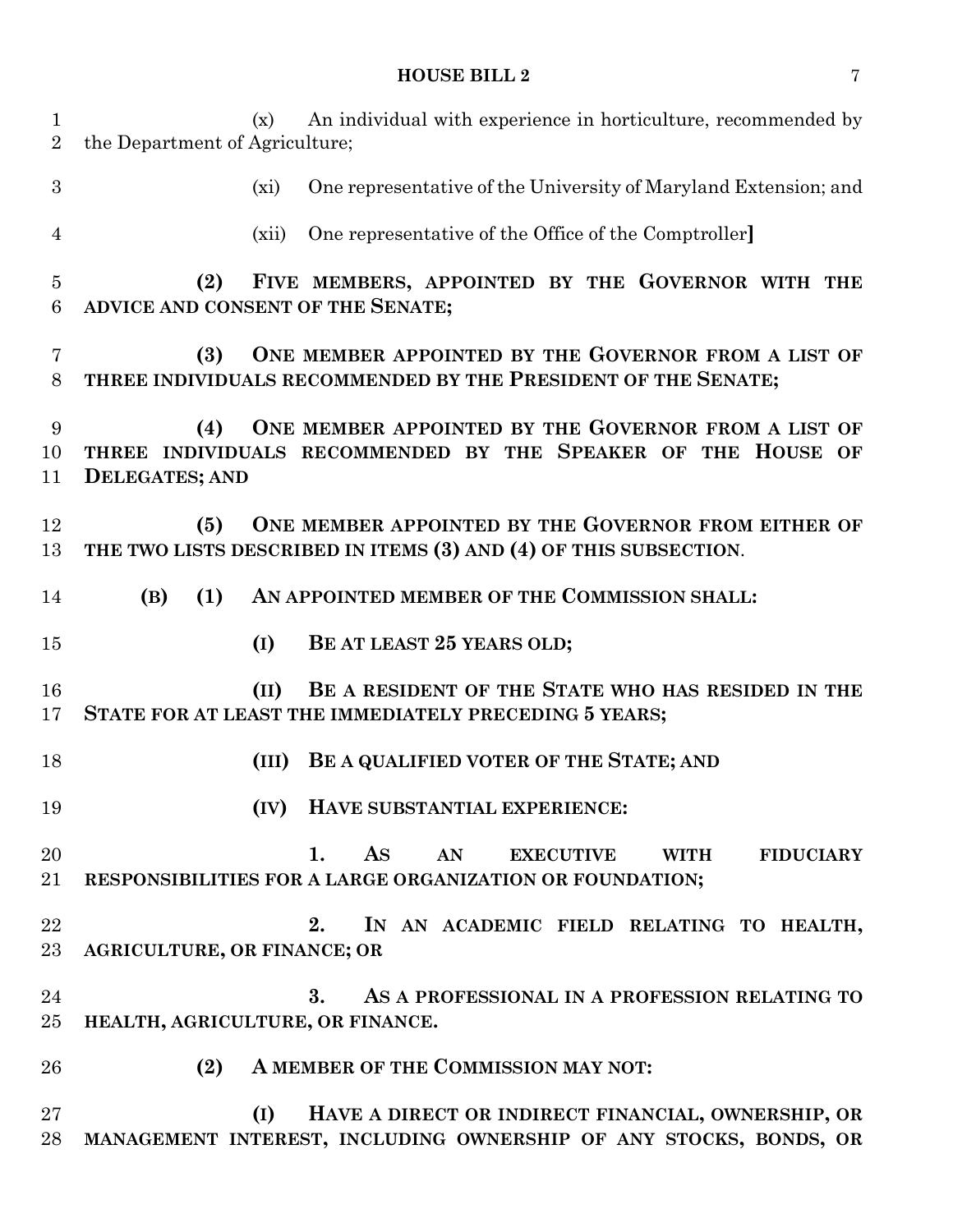|                                | 8<br><b>HOUSE BILL 2</b>                                                                                                                                                                                            |  |  |  |  |  |  |
|--------------------------------|---------------------------------------------------------------------------------------------------------------------------------------------------------------------------------------------------------------------|--|--|--|--|--|--|
| $\mathbf{1}$<br>$\overline{2}$ | OTHER SIMILAR FINANCIAL INSTRUMENTS, IN ANY STATE LICENSED MEDICAL<br>CANNABIS GROWER, PROCESSOR, OR DISPENSARY;                                                                                                    |  |  |  |  |  |  |
| 3<br>$\overline{4}$            | HAVE AN OFFICIAL RELATIONSHIP TO A PERSON WHO<br>(II)<br>HOLDS A LICENSE UNDER THIS SUBTITLE;                                                                                                                       |  |  |  |  |  |  |
| $\overline{5}$<br>6            | BE AN ELECTED OFFICIAL OF STATE<br>(III)<br>OR<br>$_{\rm LOCAL}$<br><b>GOVERNMENT;</b>                                                                                                                              |  |  |  |  |  |  |
| $\overline{7}$<br>8<br>9       | RECEIVE OR SHARE IN, DIRECTLY OR INDIRECTLY, THE<br>(IV)<br>RECEIPTS OR PROCEEDS OF ANY STATE LICENSED MEDICAL CANNABIS GROWER,<br>PROCESSOR, OR DISPENSARY; OR                                                     |  |  |  |  |  |  |
| 10<br>11<br>12<br>13           | HAVE A BENEFICIAL INTEREST IN ANY CONTRACT FOR THE<br>(V)<br>MANUFACTURE OR SALE OF MEDICAL CANNABIS OR THE PROVISION OF ANY<br>INDEPENDENT CONSULTING SERVICES IN CONNECTION WITH ANY MEDICAL<br>CANNABIS LICENSE. |  |  |  |  |  |  |
| 14<br>15<br>16                 | TO THE EXTENT PRACTICABLE AND CONSISTENT WITH FEDERAL<br>(3)<br>AND STATE LAW, THE MEMBERSHIP OF THE COMMISSION SHALL REFLECT THE<br>RACIAL, ETHNIC, AND GENDER DIVERSITY OF THE STATE.                             |  |  |  |  |  |  |
| 17<br>18<br>19                 | A MEMBER OF THE COMMISSION SHALL FILE A FINANCIAL<br>(4)<br>DISCLOSURE STATEMENT WITH THE STATE ETHICS COMMISSION IN ACCORDANCE<br>WITH TITLE 5, SUBTITLE 6 OF THE GENERAL PROVISIONS ARTICLE.                      |  |  |  |  |  |  |
| $20\,$                         | $[(b)]$ $(C)$<br>The term of a member is 4 years.<br>(1)                                                                                                                                                            |  |  |  |  |  |  |
| 21<br>22                       | The terms of the APPOINTED members are staggered as required by<br>(2)<br>the terms provided for members on $[October 1, 2013]$ JUNE 1, 2018.                                                                       |  |  |  |  |  |  |
| $23\,$<br>24                   | At the end of a term, a member continues to serve until a successor is<br>(3)<br>appointed and qualifies.                                                                                                           |  |  |  |  |  |  |
| $25\,$                         | A member may not serve more than three consecutive full terms.<br>(4)                                                                                                                                               |  |  |  |  |  |  |
| $26\,$<br>$27\,$               | A member who is appointed after a term has begun serves only for the<br>(5)<br>rest of the term and until a successor is appointed and qualifies.                                                                   |  |  |  |  |  |  |
| 28<br>29                       | $[(c)]$ (D)<br>The Governor shall designate the chair from among the members of the<br>Commission.                                                                                                                  |  |  |  |  |  |  |
| 30<br>$31\,$                   | $[(d)]$ (E)<br>A majority of the full authorized membership of the Commission is a<br>quorum.                                                                                                                       |  |  |  |  |  |  |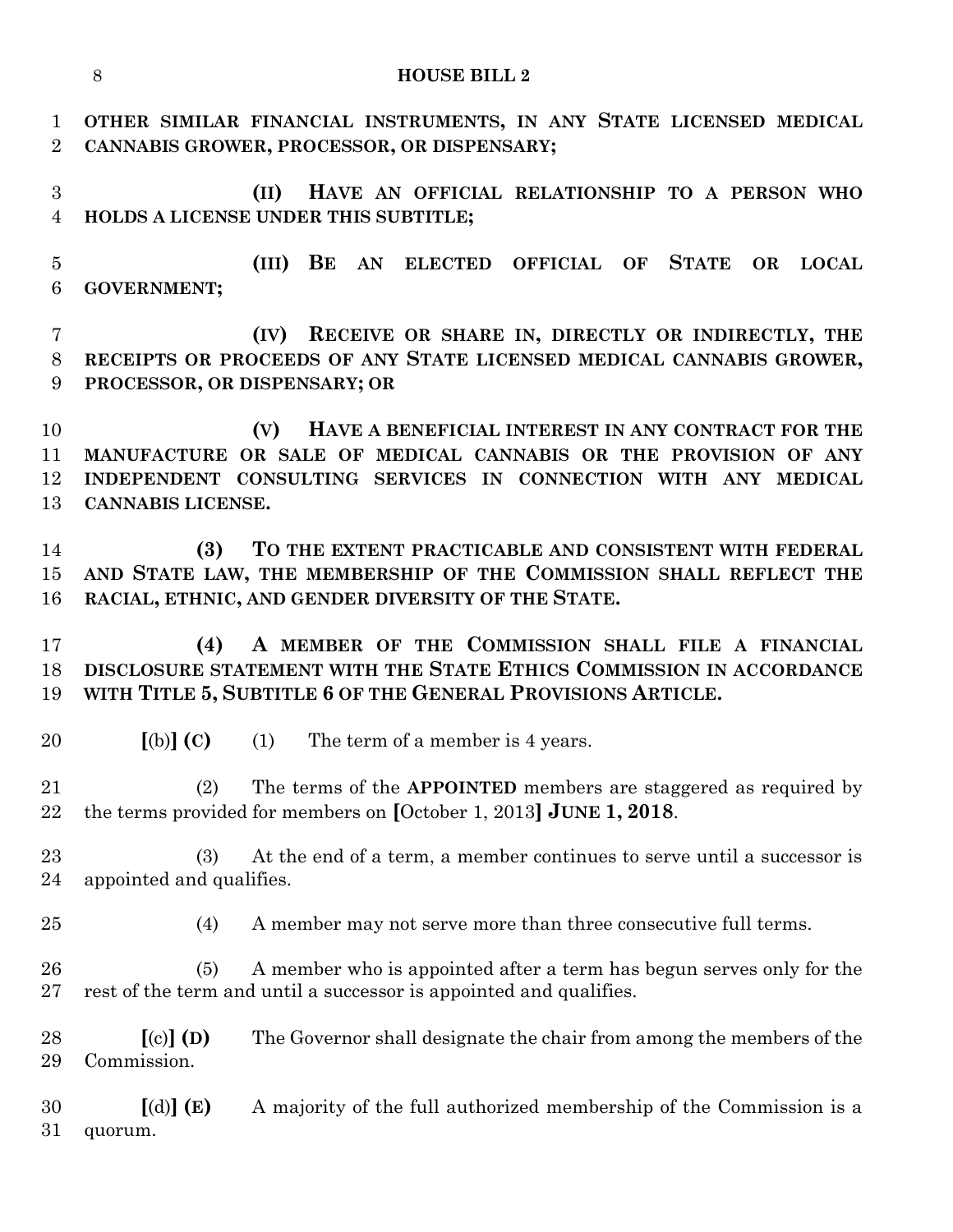| $\mathbf 1$<br>$\overline{2}$    | [(e)](F)<br>(1)<br>[A] AN APPOINTED member of the Commission IS ENTITLED<br>TO:                                                                                                                       |  |  |  |
|----------------------------------|-------------------------------------------------------------------------------------------------------------------------------------------------------------------------------------------------------|--|--|--|
| $\boldsymbol{3}$                 | $\left[ \begin{array}{c} 1 \end{array} \right]$<br>May not receive compensation as a member of the Commission; but                                                                                    |  |  |  |
| $\overline{4}$<br>$\overline{5}$ | (I)<br><b>THE</b><br>SALARY PROVIDED<br>IN<br><b>BUDGET</b><br>OF<br><b>THE</b><br><b>THE</b><br><b>COMMISSION; AND</b>                                                                               |  |  |  |
| $6\phantom{.}6$                  | (II)<br><b>REIMBURSEMENT FOR REASONABLE EXPENSES:</b>                                                                                                                                                 |  |  |  |
| $\overline{7}$<br>8              | <b>INCURRED</b><br>1.<br>IN<br><b>THE</b><br><b>PERFORMANCE</b><br>OF<br><b>THE</b><br><b>COMMISSION MEMBER'S DUTIES; AND</b>                                                                         |  |  |  |
| 9                                | 2.<br>AS PROVIDED IN THE BUDGET OF THE COMMISSION.                                                                                                                                                    |  |  |  |
| 10<br>11                         | AN APPOINTED MEMBER OF THE COMMISSION SHALL BE PAID<br>(2)<br><b>ONCE EVERY 2 WEEKS.</b>                                                                                                              |  |  |  |
| 12<br>13<br>14                   | [Is] THE SECRETARY OF HEALTH, OR THE SECRETARY'S<br>$(2)$ (3)<br>DESIGNEE, IS entitled to reimbursement for expenses under the Standard State Travel<br>Regulations, as provided in the State budget. |  |  |  |
| 15<br>16                         | THE GOVERNOR MAY REMOVE A MEMBER OF THE COMMISSION FOR<br>(G)<br><b>JUST CAUSE.</b>                                                                                                                   |  |  |  |
| 17<br>18<br>19                   | [The] SUBJECT TO PARAGRAPH (2) OF THIS SUBSECTION,<br>[(f)] (H)<br>(1)<br>THE Commission may employ a staff, including contractual staff, in accordance with the<br>State budget.                     |  |  |  |
| 20<br>21                         | (2)<br>THE GOVERNOR SHALL APPOINT AN EXECUTIVE DIRECTOR OF<br>THE COMMISSION WITH THE ADVICE AND CONSENT OF THE SENATE.                                                                               |  |  |  |
| 22<br>23                         | The Commission may set reasonable fees to cover the costs of operating<br>$[(g)]$ (I)<br>the Commission.                                                                                              |  |  |  |
| 24<br>25                         | $[(h)]$ (J)<br>There is a Natalie M. LaPrade Medical Cannabis Commission<br>(1)<br>Fund.                                                                                                              |  |  |  |
| ${\bf 26}$                       | (2)<br>The Commission shall administer the Fund.                                                                                                                                                      |  |  |  |
| 27<br>28                         | The Fund is a special [continuing], nonlapsing fund that is not subject<br>(3)<br>to §7-302 of the State Finance and Procurement Article.                                                             |  |  |  |
| 29<br>30                         | The State Treasurer shall hold the Fund separately, and the<br>(4)<br>Comptroller shall account for the Fund.                                                                                         |  |  |  |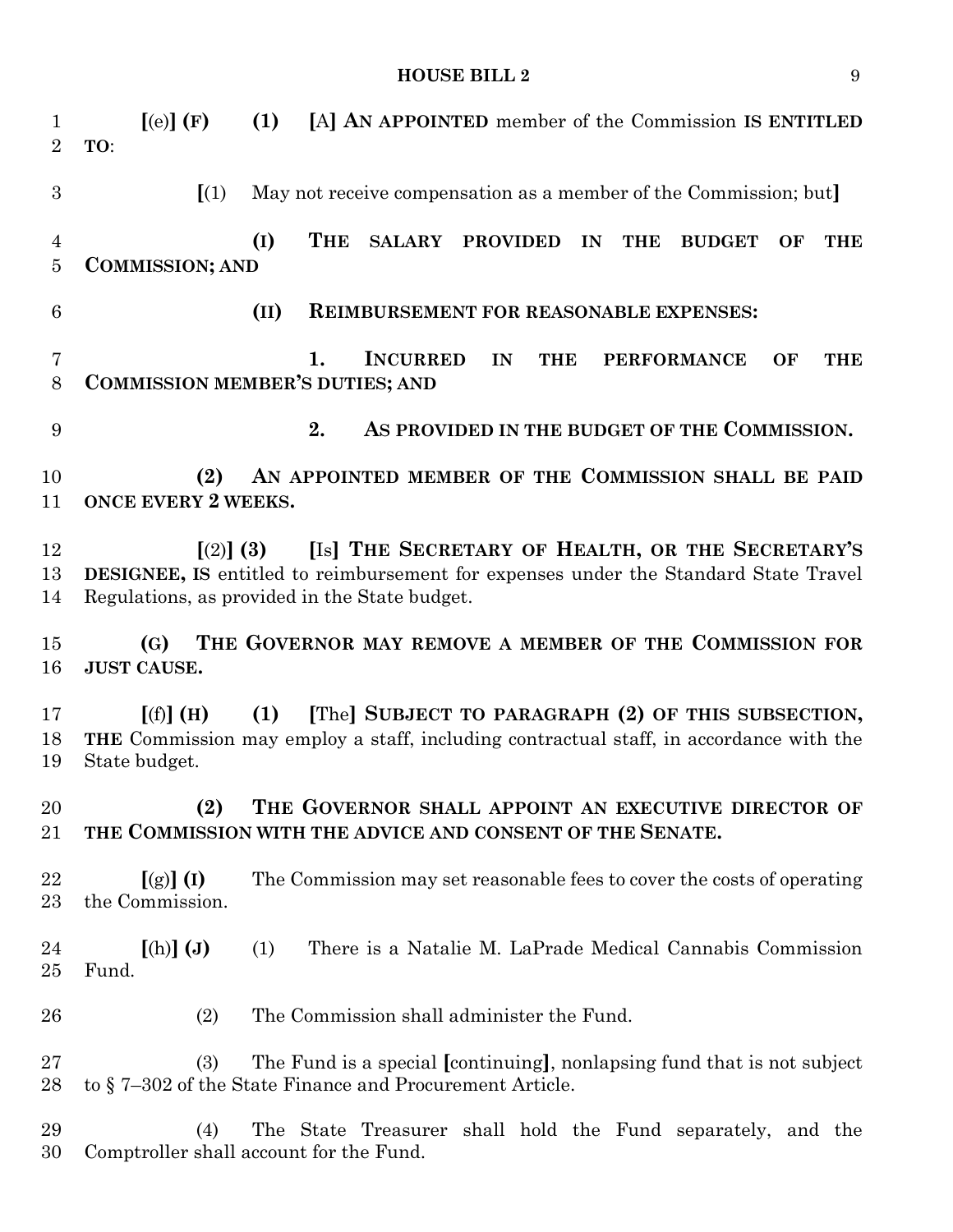| $\mathbf{1}$<br>$\overline{2}$     | The Fund shall be invested and reinvested in the same manner as other<br>(5)<br>State funds, and any investment earnings shall be retained to the credit of the Fund.                                           |  |  |  |  |
|------------------------------------|-----------------------------------------------------------------------------------------------------------------------------------------------------------------------------------------------------------------|--|--|--|--|
| $\boldsymbol{3}$<br>$\overline{4}$ | (6)<br>The Fund shall be subject to an audit by the Office of Legislative Audits<br>as provided for in $\S 2$ –1220 of the State Government Article.                                                            |  |  |  |  |
| $\bf{5}$<br>$\,6$                  | The Comptroller shall pay out money from the Fund as directed by the<br>(7)<br>Commission.                                                                                                                      |  |  |  |  |
| 7                                  | The Fund consists of:<br>(8)                                                                                                                                                                                    |  |  |  |  |
| 8                                  | Any money appropriated in the State budget to the Fund;<br>(i)                                                                                                                                                  |  |  |  |  |
| 9<br>10<br>11                      | Any other money from any other source accepted for the benefit<br>(ii)<br>of the Fund, in accordance with any conditions adopted by the Commission for the<br>acceptance of donations or gifts to the Fund; and |  |  |  |  |
| 12<br>13                           | [Any] EXCEPT AS PROVIDED IN $\S$ 13-3303.1 OF THIS<br>(iii)<br><b>SUBTITLE, ANY</b> fees collected by the Commission under this subtitle.                                                                       |  |  |  |  |
| 14                                 | No part of the Fund may revert or be credited to:<br>(9)                                                                                                                                                        |  |  |  |  |
| 15                                 | The General Fund of the State; or<br>(i)                                                                                                                                                                        |  |  |  |  |
| 16                                 | Any other special fund of the State.<br>(ii)                                                                                                                                                                    |  |  |  |  |
| 17<br>18                           | (10)<br>Expenditures from the Fund may be made only in accordance with the<br>State budget.                                                                                                                     |  |  |  |  |
| 19                                 | $13 - 3303.1.$                                                                                                                                                                                                  |  |  |  |  |
| 20<br>21                           | (A) IN THIS SECTION, "COMPASSIONATE USE FUND" MEANS THE NATALIE<br>M. LAPRADE MEDICAL CANNABIS COMPASSIONATE USE FUND.                                                                                          |  |  |  |  |
| 22<br>23                           | THERE IS A NATALIE M. LAPRADE MEDICAL CANNABIS<br>(B)<br><b>COMPASSIONATE USE FUND.</b>                                                                                                                         |  |  |  |  |
| 24                                 | (C)<br>(1) THE DEPARTMENT SHALL:                                                                                                                                                                                |  |  |  |  |
| 25                                 | ADMINISTER THE COMPASSIONATE USE FUND; AND<br>(I)                                                                                                                                                               |  |  |  |  |
| 26<br>27<br>28                     | SUBJECT TO PARAGRAPH (2) OF THIS SUBSECTION, SET<br>(II)<br>FEES IN AN AMOUNT NECESSARY TO PROVIDE REVENUES FOR THE PURPOSES OF<br>THE COMPASSIONATE USE FUND.                                                  |  |  |  |  |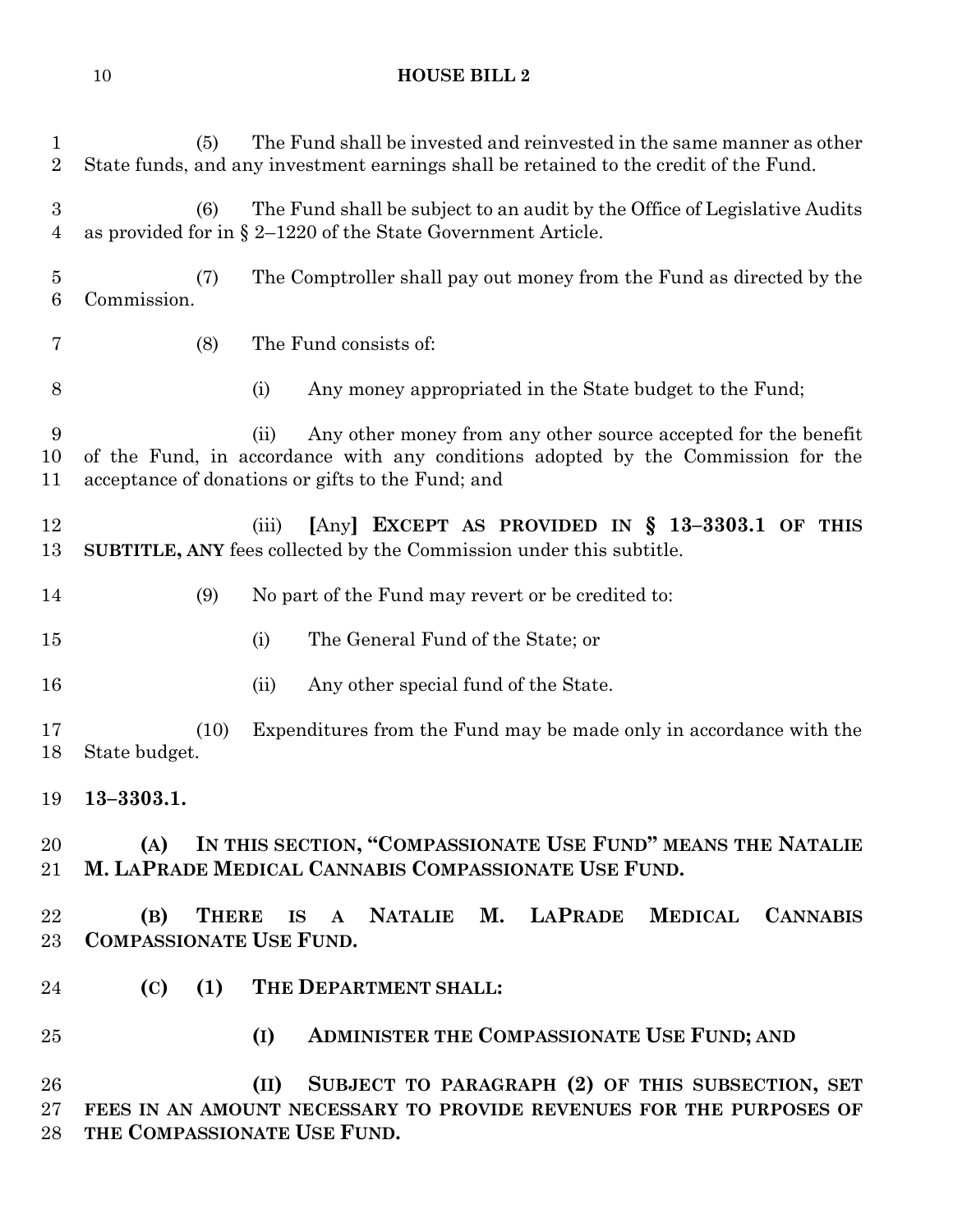**(2) THE COMMISSION MAY NOT IMPOSE THE FEES ESTABLISHED UNDER PARAGRAPH (1)(II) OF THIS SUBSECTION ON A LICENSED MEDICAL CANNABIS GROWER, PROCESSOR, OR DISPENSARY DURING THE 2 YEARS IMMEDIATELY FOLLOWING THE PREAPPROVAL OF THE LICENSEE FOR A LICENSE UNDER THIS SUBTITLE.**

 **(D) THE PURPOSE OF THE COMPASSIONATE USE FUND IS TO PROVIDE ACCESS TO MEDICAL CANNABIS FOR INDIVIDUALS ENROLLED IN THE MARYLAND MEDICAL ASSISTANCE PROGRAM OR IN THE VETERANS ADMINISTRATION MARYLAND HEALTH CARE SYSTEM.**

**(E) (1) THE COMPASSIONATE USE FUND IS A SPECIAL, NONLAPSING FUND THAT IS NOT SUBJECT TO § 7–302 OF THE STATE FINANCE AND PROCUREMENT ARTICLE.**

 **(2) THE STATE TREASURER SHALL HOLD THE COMPASSIONATE USE FUND SEPARATELY, AND THE COMPTROLLER SHALL ACCOUNT FOR THE COMPASSIONATE USE FUND.**

16 (3) THE COMPASSIONATE USE FUND SHALL BE INVESTED AND **REINVESTED IN THE SAME MANNER AS OTHER STATE FUNDS, AND ANY INVESTMENT EARNINGS SHALL BE RETAINED TO THE CREDIT OF THE COMPASSIONATE USE FUND.**

**(4) THE COMPASSIONATE USE FUND SHALL BE SUBJECT TO AN AUDIT BY THE OFFICE OF LEGISLATIVE AUDITS AS PROVIDED FOR IN § 2–1220 OF THE STATE GOVERNMENT ARTICLE.**

 **(5) THE COMPTROLLER SHALL PAY OUT MONEY FROM THE COMPASSIONATE USE FUND AS DIRECTED BY THE DEPARTMENT.**

 **(F) ON OR BEFORE DECEMBER 1, 2018, THE COMMISSION, IN CONSULTATION WITH THE DEPARTMENT, SHALL REPORT TO THE GENERAL ASSEMBLY, IN ACCORDANCE WITH § 2–1246 OF THE STATE GOVERNMENT ARTICLE, ON:**

 **(1) THE REVENUES THE COMMISSION ANTICIPATES ARE NECESSARY TO IMPLEMENT THE PROGRAM DESCRIBED IN SUBSECTION (I) OF THIS SECTION;**

 **(2) THE AMOUNT OF FEES AND THE LICENSEES ON WHICH THOSE FEES SHALL BE ASSESSED IN ORDER TO GENERATE THE NECESSARY REVENUES;**

 **(3) THE USE OF ANY OTHER FUNDING MECHANISM TO IMPLEMENT THE PROGRAM; AND**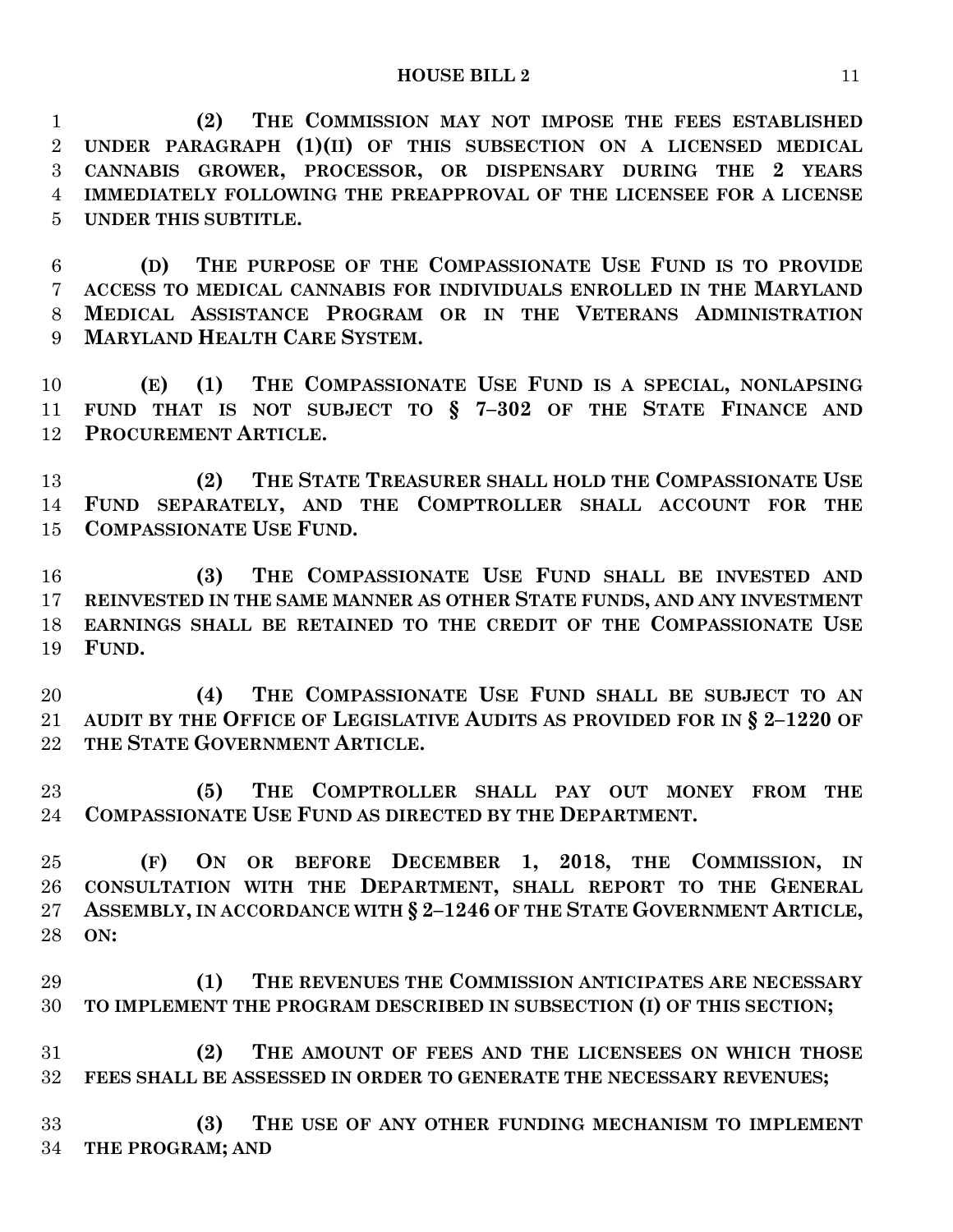**(4) ANY ANTICIPATED SAVINGS IN PRESCRIPTION DRUG COSTS FOR THE MARYLAND MEDICAL ASSISTANCE PROGRAM THAT WOULD RESULT FROM THE PROVISION OF MEDICAL CANNABIS UNDER THIS SUBTITLE.**

 **(G) NO PART OF THE COMPASSIONATE USE FUND MAY REVERT OR BE CREDITED TO:**

- **(1) THE GENERAL FUND OF THE STATE; OR**
- **(2) ANY OTHER SPECIAL FUND OF THE STATE.**

**(H) EXPENDITURES FROM THE COMPASSIONATE USE FUND MAY BE MADE ONLY IN ACCORDANCE WITH THE STATE BUDGET.**

 **(I) (1) THE DEPARTMENT, IN CONSULTATION WITH THE COMMISSION, SHALL ESTABLISH A PROGRAM TO ALLOW ELIGIBLE INDIVIDUALS ENROLLED IN THE MARYLAND MEDICAL ASSISTANCE PROGRAM OR IN THE VETERANS ADMINISTRATION MARYLAND HEALTH CARE SYSTEM TO:**

 **(I) OBTAIN MEDICAL CANNABIS FROM A LICENSED DISPENSARY AT NO COST OR A REDUCED COST; AND**

 **(II) REIMBURSE A LICENSED DISPENSARY FOR THE COST OF THE MEDICAL CANNABIS DISPENSED TO AN ELIGIBLE INDIVIDUAL UNDER THE PROGRAM FROM THE COMPASSIONATE USE FUND.**

 **(2) THE DEPARTMENT SHALL ADOPT REGULATIONS TO IMPLEMENT THIS SUBSECTION.**

13–3305.

 On or before January 1 each year, the Commission shall report to the Governor and, in accordance with § 2–1246 of the State Government Article, the General Assembly on **[**providers**]:**

**(1) PROVIDERS** certified under this subtitle**; AND**

 **(2) THE DEMAND, BY CONDITION TREATED, AND AVERAGE CONSUMER PRICE FOR MEDICAL CANNABIS PRODUCTS PROVIDED IN ACCORDANCE WITH THIS SUBTITLE**.

**13–3305.1.**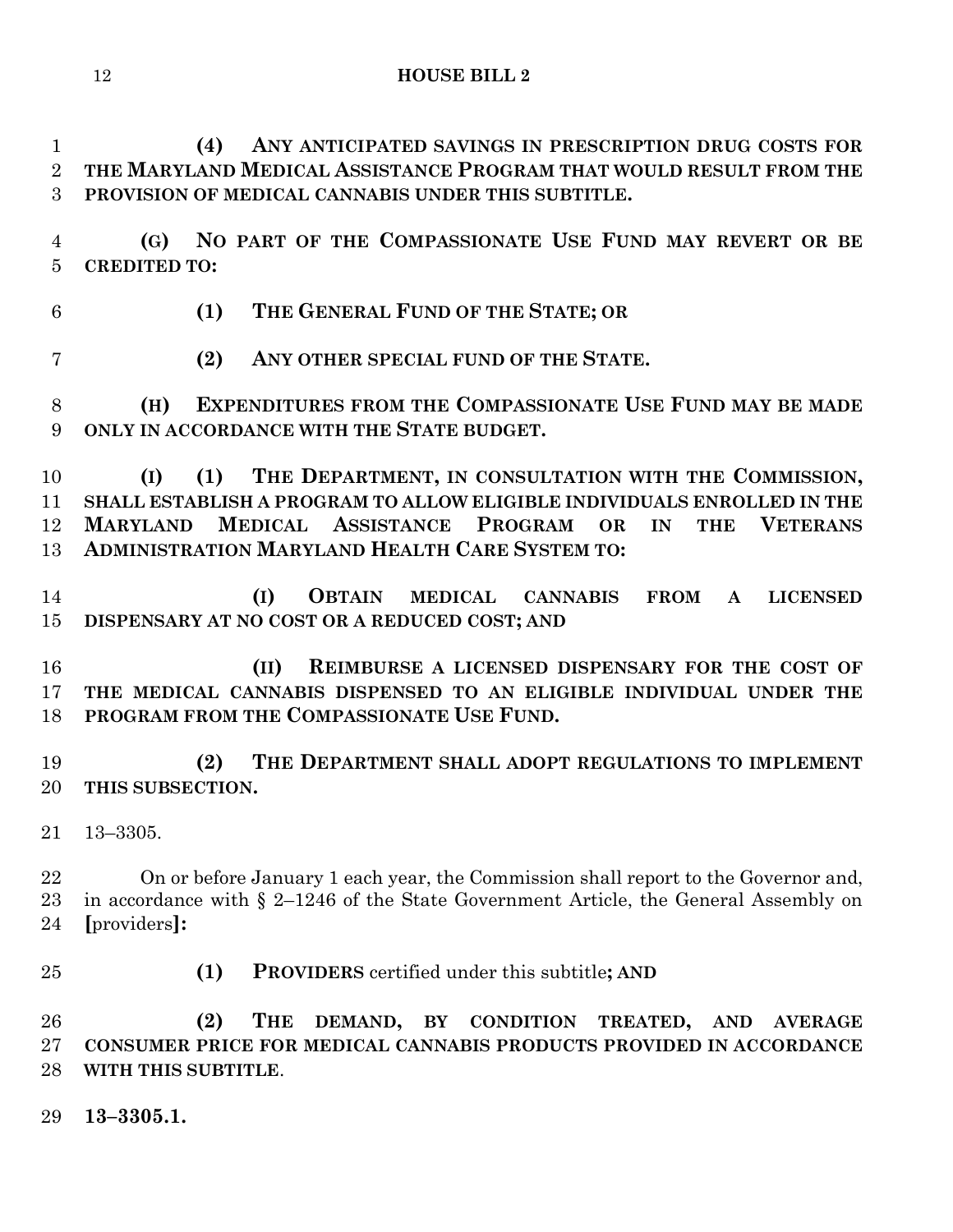**(A) IN THIS SECTION, "OWNER" INCLUDES ANY TYPE OF OWNER OR BENEFICIARY OF A BUSINESS ENTITY, INCLUDING AN OFFICER, A DIRECTOR, A PRINCIPAL EMPLOYEE, A PARTNER, AN INVESTOR, A STOCKHOLDER, OR A BENEFICIAL OWNER OF THE BUSINESS ENTITY AND, NOTWITHSTANDING ANY OTHER PROVISION OF THIS SUBTITLE, A PERSON HAVING ANY OWNERSHIP INTEREST REGARDLESS OF THE PERCENTAGE OF OWNERSHIP INTEREST.**

 **(B) EXCEPT AS PROVIDED IN SUBSECTION (C) OF THIS SECTION, A CONSTITUTIONAL OFFICER OR A SECRETARY OF A PRINCIPAL DEPARTMENT OF THE EXECUTIVE BRANCH OF THE STATE GOVERNMENT MAY NOT:**

 **(1) BE AN OWNER OR AN EMPLOYEE OF ANY BUSINESS ENTITY THAT HOLDS A LICENSE UNDER THIS SUBTITLE; OR**

 **(2) HAVE AN OFFICIAL RELATIONSHIP TO A BUSINESS ENTITY THAT HOLDS A LICENSE UNDER THIS SUBTITLE.**

 **(C) A CONSTITUTIONAL OFFICER OR A SECRETARY OF A PRINCIPAL DEPARTMENT OF THE EXECUTIVE BRANCH OF THE STATE GOVERNMENT MAY REMAIN AN OWNER OR AN EMPLOYEE OF A BUSINESS ENTITY THAT HOLDS A LICENSE UNDER THIS SUBTITLE IF THE CONSTITUTIONAL OFFICER OR SECRETARY WAS AN OWNER OR EMPLOYEE OF THE BUSINESS ENTITY BEFORE THE CONSTITUTIONAL OFFICER'S ELECTION OR APPOINTMENT OR THE SECRETARY'S APPOINTMENT.**

**13–3305.2.**

 **THE COMMISSION, IN CONSULTATION WITH THE CERTIFICATION AGENCY AS DEFINED IN § 14–301 OF THE STATE FINANCE AND PROCUREMENT ARTICLE, THE GOVERNOR'S OFFICE OF SMALL, MINORITY, AND WOMEN BUSINESS AFFAIRS, AND THE OFFICE OF THE ATTORNEY GENERAL, SHALL:**

 **(1) EVALUATE A STUDY OF THE MEDICAL CANNABIS INDUSTRY AND MARKET TO DETERMINE WHETHER THERE IS A COMPELLING INTEREST TO IMPLEMENT REMEDIAL MEASURES, INCLUDING THE APPLICATION OF THE STATE MINORITY BUSINESS ENTERPRISE PROGRAM UNDER TITLE 14, SUBTITLE 3 OF THE STATE FINANCE AND PROCUREMENT ARTICLE OR A SIMILAR PROGRAM, TO ASSIST MINORITIES AND WOMEN IN THE MEDICAL CANNABIS INDUSTRY;**

 **(2) EVALUATE RACE–NEUTRAL PROGRAMS OR OTHER METHODS THAT MAY BE USED TO ADDRESS THE NEEDS OF MINORITY AND WOMEN APPLICANTS AND MINORITY AND WOMEN–OWNED BUSINESSES SEEKING TO PARTICIPATE IN THE MEDICAL CANNABIS INDUSTRY; AND**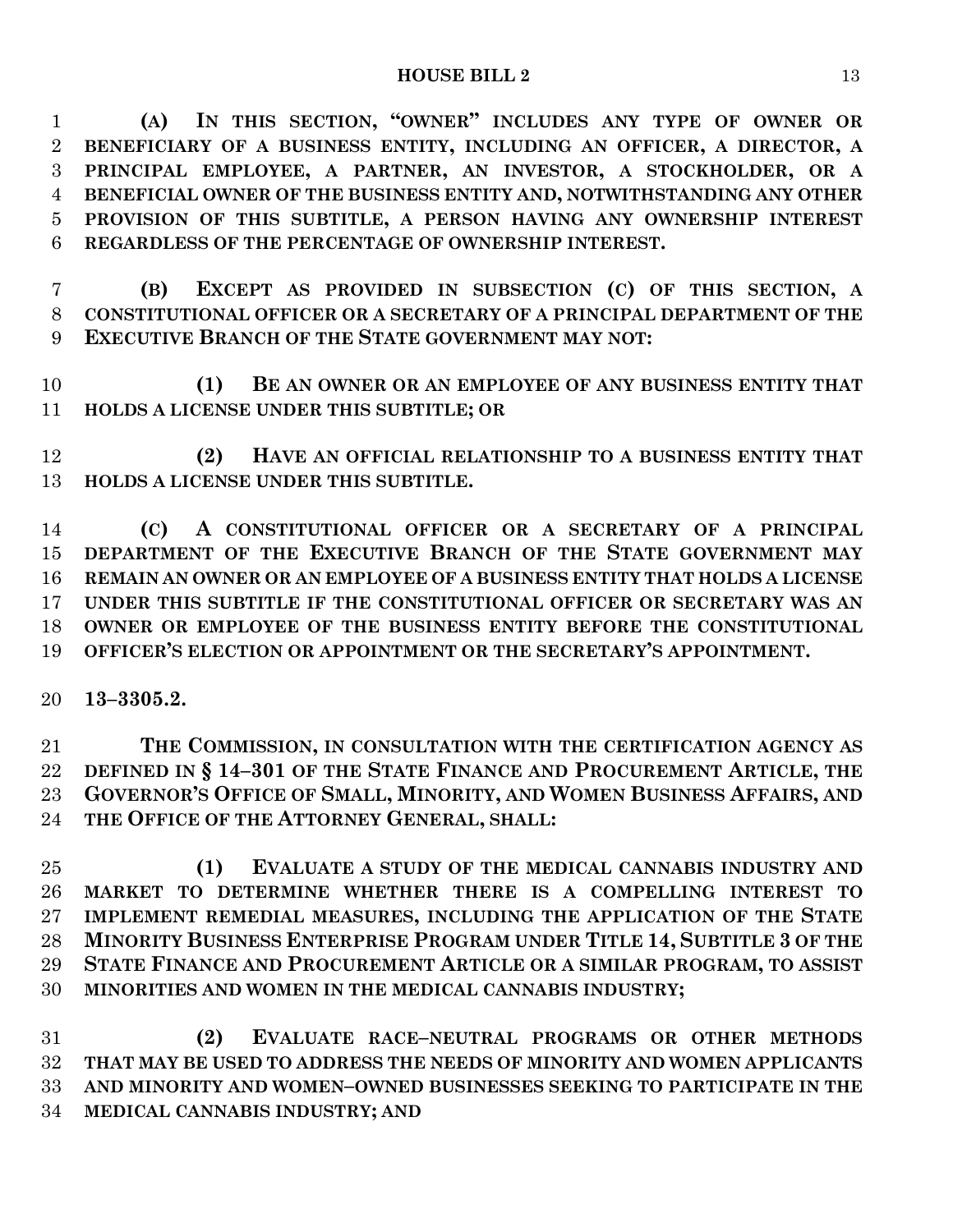**(3) SUBMIT EMERGENCY REGULATIONS, IN ACCORDANCE WITH TITLE 10, SUBTITLE 1 OF THE STATE GOVERNMENT ARTICLE, TO IMPLEMENT REMEDIAL MEASURES, IF NECESSARY AND TO THE EXTENT PERMITTED BY STATE AND FEDERAL LAW, BASED ON THE FINDINGS OF THE STUDY EVALUATED UNDER ITEM (1) OF THIS SECTION.**

13–3306.

 (a) (1) The Commission shall license medical cannabis growers that meet all requirements established by the Commission to operate in the State to provide cannabis to:

(i) Processors licensed by the Commission under this subtitle;

- 
- (ii) Dispensaries licensed by the Commission under this subtitle;
- 
- (iii) Qualifying patients and caregivers; and

 (iv) Independent testing laboratories registered with the Commission under this subtitle.

 (2) (i) **[**Except as provided in subparagraph (ii) of this paragraph, the**] THE** Commission may license no more than **[**15**] 20** medical cannabis growers.

 (ii) **1. [**Beginning June 1, 2018, the**] SUBJECT TO SUBSUBPARAGRAPHS 2 AND 3 OF THIS SUBPARAGRAPH, ON OR BEFORE DECEMBER 1, 2028, THE** Commission **[**may issue**] SHALL REPORT TO THE GENERAL ASSEMBLY, IN ACCORDANCE WITH § 2–1246 OF THE STATE GOVERNMENT ARTICLE, ON** the number of licenses necessary to meet the demand for medical cannabis by qualifying patients and caregivers issued identification cards under this subtitle in an affordable, accessible, secure, and efficient manner.

 **2. THE COMMISSION MAY NOT SUBMIT THE REPORT REQUIRED UNDER SUBSUBPARAGRAPH 1 OF THIS SUBPARAGRAPH BEFORE DECEMBER 1, 2024.**

 **3. BEGINNING DECEMBER 1, 2024, BUT BEFORE DECEMBER 1, 2028, THE COMMISSION MAY SUBMIT THE REPORT REQUIRED UNDER SUBSUBPARAGRAPH 1 OF THIS SUBPARAGRAPH ONLY IF THE COMMISSION FIRST OBTAINS THE APPROVAL OF THE LEGISLATIVE POLICY COMMITTEE.**

 (iii) The Commission shall establish an application review process for granting medical cannabis grower licenses in which applications are reviewed, evaluated, and ranked based on criteria established by the Commission.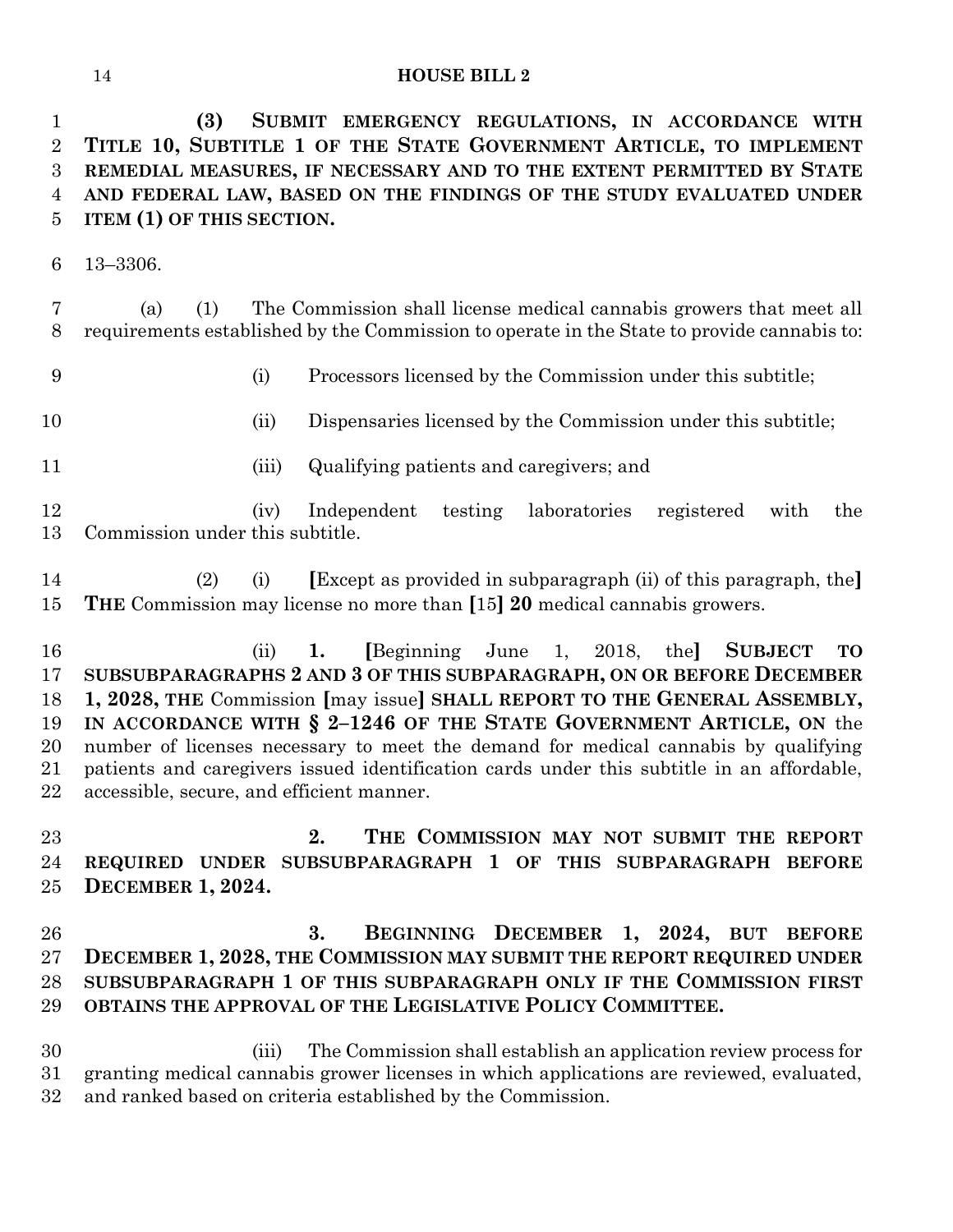(iv) The Commission may not issue more than one medical cannabis grower license to each applicant. (v) A grower shall pay an application fee in an amount to be determined by the Commission consistent with this subtitle. (3) The Commission shall set standards for licensure as a medical cannabis grower to ensure public safety and safe access to medical cannabis, which may include a requirement for the posting of security. (4) Each medical cannabis grower agent shall: (i) Be registered with the Commission before the **MEDICAL CANNABIS GROWER** agent may volunteer or work for a licensed grower; and (ii) Obtain a State and national criminal history records check in accordance with § 13–3312 of this subtitle. (5) (i) A licensed grower shall apply to the Commission for a registration card for each **MEDICAL CANNABIS** grower agent by submitting the name, address, and date of birth of the agent. (ii) 1. Within 1 business day after a **MEDICAL CANNABIS** grower agent ceases to be associated with a grower, the grower shall: 18 A. Notify the Commission; and B. Return the **MEDICAL CANNABIS** grower agent's registration card to the Commission. 2. On receipt of a notice described in subsubparagraph 1A of this subparagraph, the Commission shall: A. Immediately revoke the registration card of the **MEDICAL CANNABIS** grower agent; and B. If the registration card was not returned to the Commission, notify the Department of State Police. (iii) The Commission may **[**not**]** register a person who has been convicted of a felony drug offense as a **MEDICAL CANNABIS** grower agent **UNLESS: 1. WITHIN THE 7–YEAR PERIOD IMMEDIATELY PRECEDING THE DATE ON WHICH THE INDIVIDUAL SUBMITTED AN APPLICATION UNDER SUBPARAGRAPH (I) OF THIS PARAGRAPH, THE INDIVIDUAL WAS CONVICTED**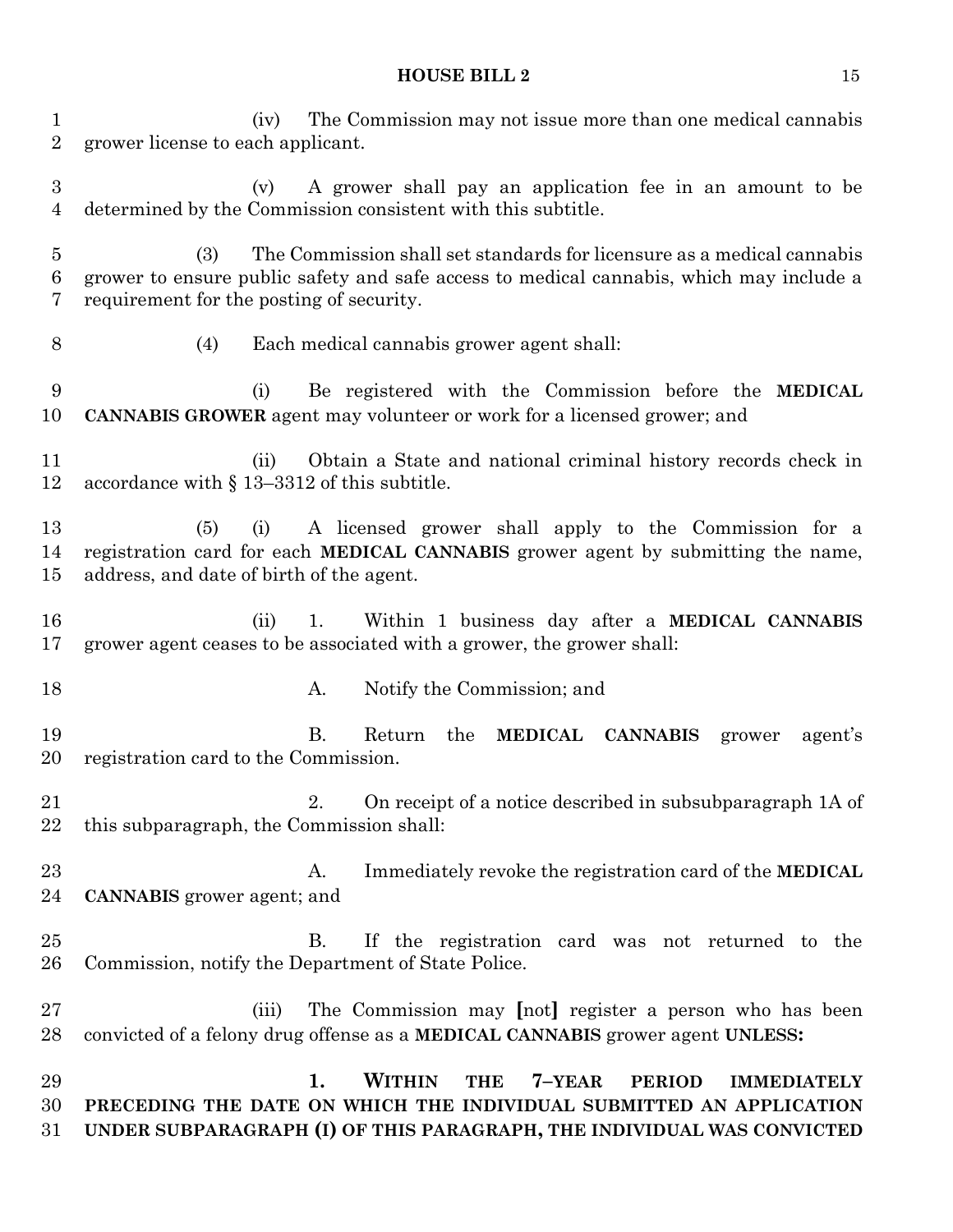**OF THE OFFENSE OR SATISFACTORILY COMPLETED THE SENTENCE FOR THE OFFENSE, INCLUDING PROBATION, THAT WAS IMPOSED FOR THE CONVICTION; OR 2. THE COMMISSION FINDS A SUBSTANTIAL REASON TO DENY THE REGISTRATION**. (6) (i) A medical cannabis grower license is valid for **[**4**] 6** years on initial licensure. (ii) A medical cannabis grower license is valid for **[**2**] 4** years on renewal. (7) An application to operate as a medical cannabis grower may be submitted in paper or electronic form. (8) (i) The Commission shall encourage licensing medical cannabis growers that grow strains of cannabis, including strains with high cannabidiol content, with demonstrated success in alleviating symptoms of specific diseases or conditions. (ii) The Commission shall encourage licensing medical cannabis growers that prepare medical cannabis in a range of routes of administration. (9) (i) The Commission shall: 1. **[**Actively**] TO THE EXTENT PERMITTED BY FEDERAL AND STATE LAW, ACTIVELY** seek to achieve racial, ethnic, and geographic diversity when licensing medical cannabis growers; and 2. Encourage applicants who qualify as a minority business enterprise, as defined in § 14–301 of the State Finance and Procurement Article**, OR WHO ARE SMALL, MINORITY, OR WOMEN–OWNED BUSINESS ENTITIES TO APPLY FOR LICENSURE AS MEDICAL CANNABIS GROWERS**. (ii) Beginning June 1, **[**2016**] 2018**, a grower licensed under this subtitle to operate as a medical cannabis grower shall report annually to the Commission on **[**the minority owners and**]: 1. THE NUMBER OF MINORITY AND WOMEN OWNERS OF THE GROWER; 2. THE OWNERSHIP INTEREST OF ANY MINORITY AND WOMEN OWNERS OF THE GROWER; AND 3. THE NUMBER OF MINORITY AND WOMEN** employees of the grower.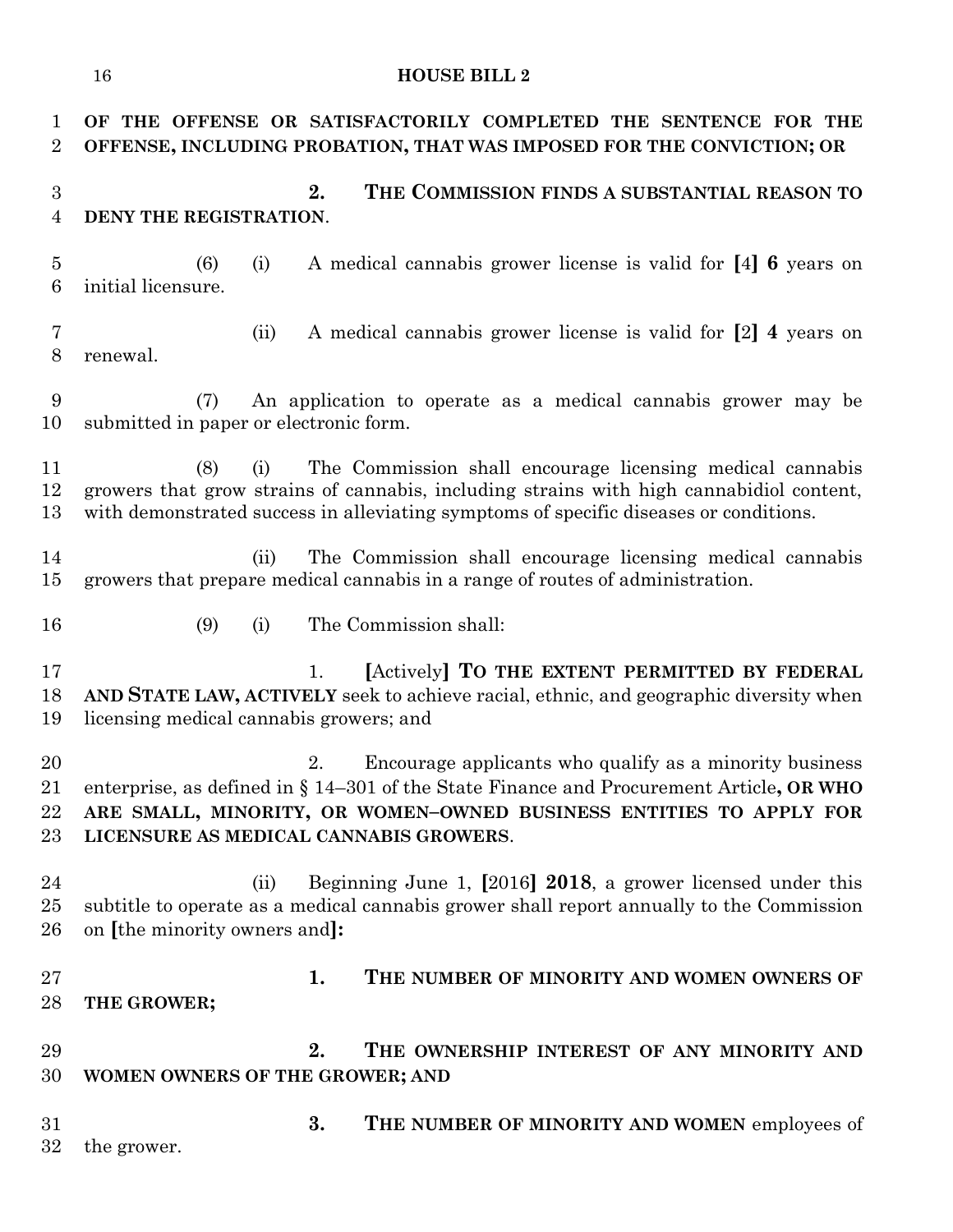(10) An entity seeking licensure as a medical cannabis grower shall meet local zoning and planning requirements.

13–3307.

(a) A dispensary shall be licensed by the Commission.

(c) **(1)** The Commission shall:

 **[**(1)**] (I)** Establish an application review process for granting dispensary licenses in which applications are reviewed, evaluated, and ranked based on criteria established by the Commission; **[**and**]**

 **[**(2)**] (II) [**Actively**] TO THE EXTENT PERMITTED BY FEDERAL AND STATE LAW, ACTIVELY** seek to achieve racial, ethnic, and geographic diversity when licensing dispensaries**; AND**

 **(III) ENCOURAGE APPLICANTS WHO QUALIFY AS A MINORITY BUSINESS ENTERPRISE, AS DEFINED IN § 14–301 OF THE STATE FINANCE AND PROCUREMENT ARTICLE, OR WHO ARE SMALL, MINORITY, OR WOMEN–OWNED BUSINESS ENTITIES TO APPLY FOR LICENSURE AS DISPENSARIES**.

 **(2) BEGINNING JUNE 1, 2018, A DISPENSARY LICENSED UNDER THIS SUBTITLE SHALL REPORT ANNUALLY TO THE COMMISSION ON:**

 **(I) THE NUMBER OF MINORITY AND WOMEN OWNERS OF THE DISPENSARY;**

 **(II) THE OWNERSHIP INTEREST OF ANY MINORITY AND WOMEN OWNERS OF THE DISPENSARY; AND**

 **(III) THE NUMBER OF MINORITY AND WOMEN EMPLOYEES OF THE DISPENSARY.**

13–3308.

 (d) The Commission may **[**not**]** register an individual who has been convicted of a felony drug offense as a dispensary agent **UNLESS:**

 **(1) WITHIN THE 7–YEAR PERIOD IMMEDIATELY PRECEDING THE DATE ON WHICH THE INDIVIDUAL SUBMITTED AN APPLICATION UNDER SUBSECTION (B) OF THIS SECTION, THE INDIVIDUAL WAS CONVICTED OF THE OFFENSE OR SATISFACTORILY COMPLETED THE SENTENCE FOR THE OFFENSE, INCLUDING PROBATION, THAT WAS IMPOSED FOR THE CONVICTION; OR**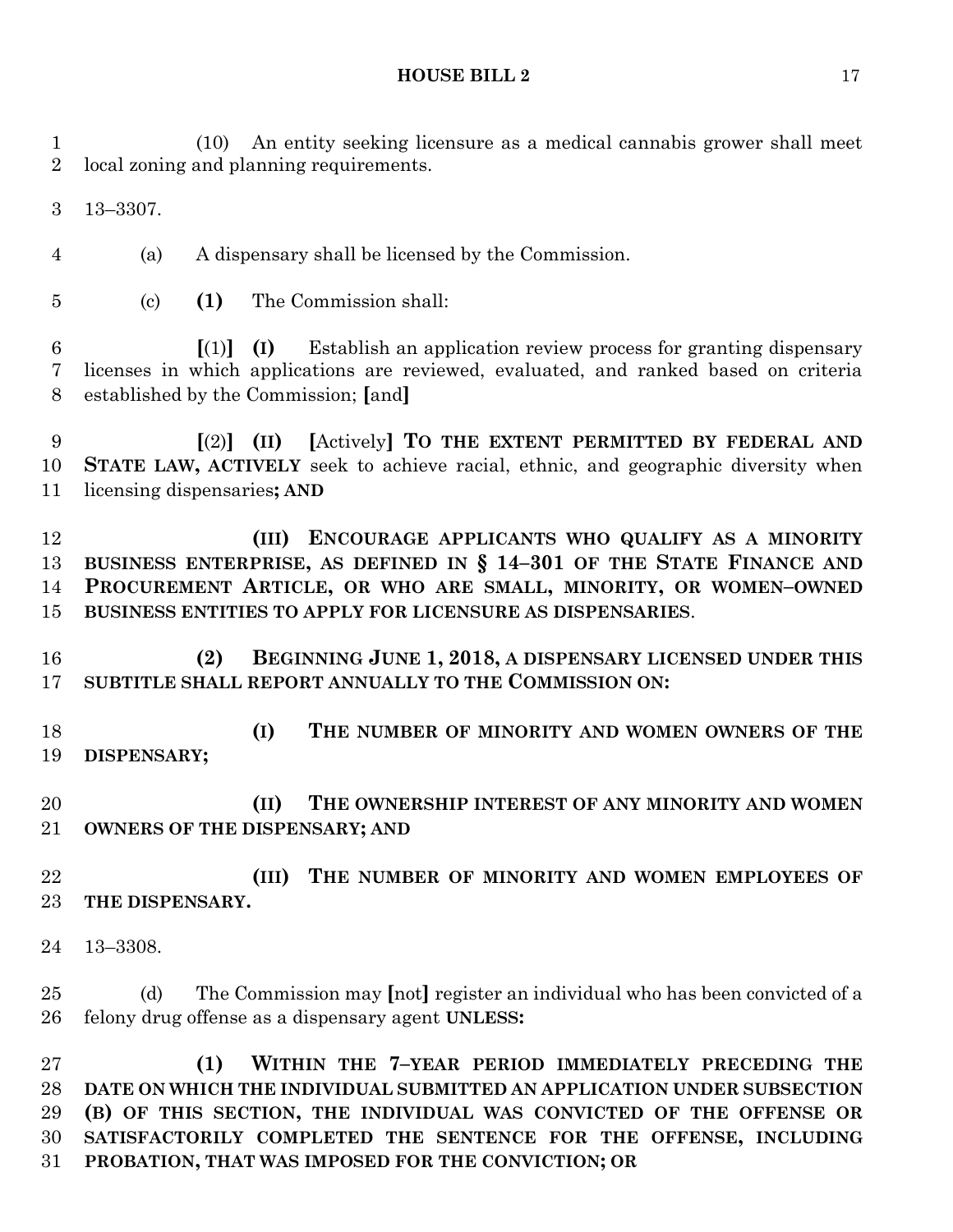# **(2) THE COMMISSION FINDS A SUBSTANTIAL REASON TO DENY THE REGISTRATION**.

- 13–3309.
- (a) A processor shall be licensed by the Commission.
- 

(c) **(1) THE COMMISSION MAY LICENSE NO MORE THAN 20 PROCESSORS.**

 **(2) (I) SUBJECT TO SUBPARAGRAPHS (II) AND (III) OF THIS PARAGRAPH, ON OR BEFORE DECEMBER 1, 2028, THE COMMISSION SHALL REPORT TO THE GENERAL ASSEMBLY, IN ACCORDANCE WITH § 2–1246 OF THE STATE GOVERNMENT ARTICLE, ON THE NUMBER OF LICENSES NECESSARY TO MEET THE DEMAND FOR MEDICAL CANNABIS BY QUALIFYING PATIENTS AND CAREGIVERS ISSUED IDENTIFICATION CARDS UNDER THIS SUBTITLE IN AN AFFORDABLE, ACCESSIBLE, SECURE, AND EFFICIENT MANNER.**

 **(II) THE COMMISSION MAY NOT SUBMIT THE REPORT REQUIRED UNDER SUBPARAGRAPH (I) OF THIS PARAGRAPH BEFORE DECEMBER 1, 2024.**

 **(III) BEGINNING DECEMBER 1, 2024, BUT BEFORE DECEMBER 1, 2028, THE COMMISSION MAY SUBMIT THE REPORT REQUIRED UNDER SUBPARAGRAPH (I) OF THIS PARAGRAPH ONLY IF THE COMMISSION FIRST OBTAINS THE APPROVAL OF THE LEGISLATIVE POLICY COMMITTEE.**

 **(3)** The Commission shall establish an application review process for granting processor licenses in which applications are reviewed, evaluated, and ranked based on criteria established by the Commission.

- 
- **(4) (I) THE COMMISSION SHALL:**

 **1. TO THE EXTENT PERMITTED BY FEDERAL AND STATE LAW, ACTIVELY SEEK TO ACHIEVE RACIAL, ETHNIC, AND GEOGRAPHIC DIVERSITY WHEN LICENSING PROCESSORS; AND**

 **2. ENCOURAGE APPLICANTS WHO QUALIFY AS A MINORITY BUSINESS ENTERPRISE, AS DEFINED IN § 14–301 OF THE STATE FINANCE AND PROCUREMENT ARTICLE, OR WHO ARE SMALL, MINORITY, OR WOMEN–OWNED BUSINESS ENTITIES TO APPLY FOR LICENSURE AS PROCESSORS.**

 **(II) BEGINNING JUNE 1, 2018, A PROCESSOR LICENSED UNDER THIS SUBTITLE SHALL REPORT ANNUALLY TO THE COMMISSION ON:**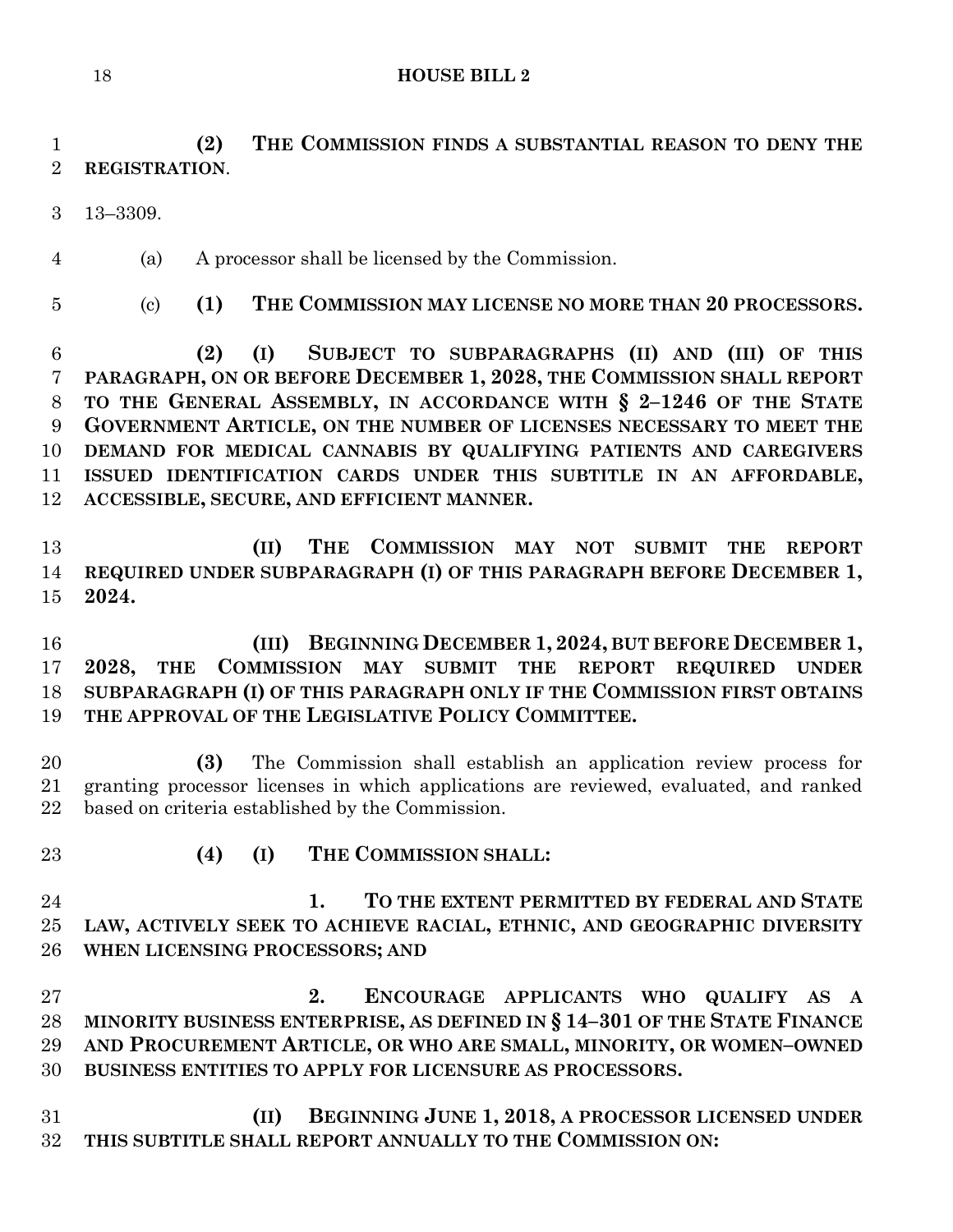**1. THE NUMBER OF MINORITY AND WOMEN OWNERS OF THE PROCESSOR; 2. THE OWNERSHIP INTEREST OF ANY MINORITY AND WOMEN OWNERS OF THE PROCESSOR; AND 3. THE NUMBER OF MINORITY AND WOMEN EMPLOYEES OF THE PROCESSOR.** (d) (1) A processor license is valid for **[**4**] 6** years on initial licensure. (2) A processor license is valid for **[**2**] 4** years on renewal. 13–3310. (d) The Commission may **[**not**]** register an individual who has been convicted of a felony drug offense as a processor agent **UNLESS: (1) WITHIN THE 7–YEAR PERIOD IMMEDIATELY PRECEDING THE DATE ON WHICH THE INDIVIDUAL SUBMITTED AN APPLICATION UNDER SUBSECTION (B) OF THIS SECTION, THE INDIVIDUAL WAS CONVICTED OF THE OFFENSE OR SATISFACTORILY COMPLETED THE SENTENCE FOR THE OFFENSE, INCLUDING PROBATION, THAT WAS IMPOSED FOR THE CONVICTION; OR (2) THE COMMISSION FINDS A SUBSTANTIAL REASON TO DENY THE REGISTRATION**. 13–3316. **[**On or before September 15, 2014, the**] THE** Commission shall adopt regulations to implement the provisions of this subtitle. **Article – State Finance and Procurement** 6–226. (a) (2) (i) Notwithstanding any other provision of law, and unless inconsistent with a federal law, grant agreement, or other federal requirement or with the terms of a gift or settlement agreement, net interest on all State money allocated by the State Treasurer under this section to special funds or accounts, and otherwise entitled to receive interest earnings, as accounted for by the Comptroller, shall accrue to the General Fund of the State.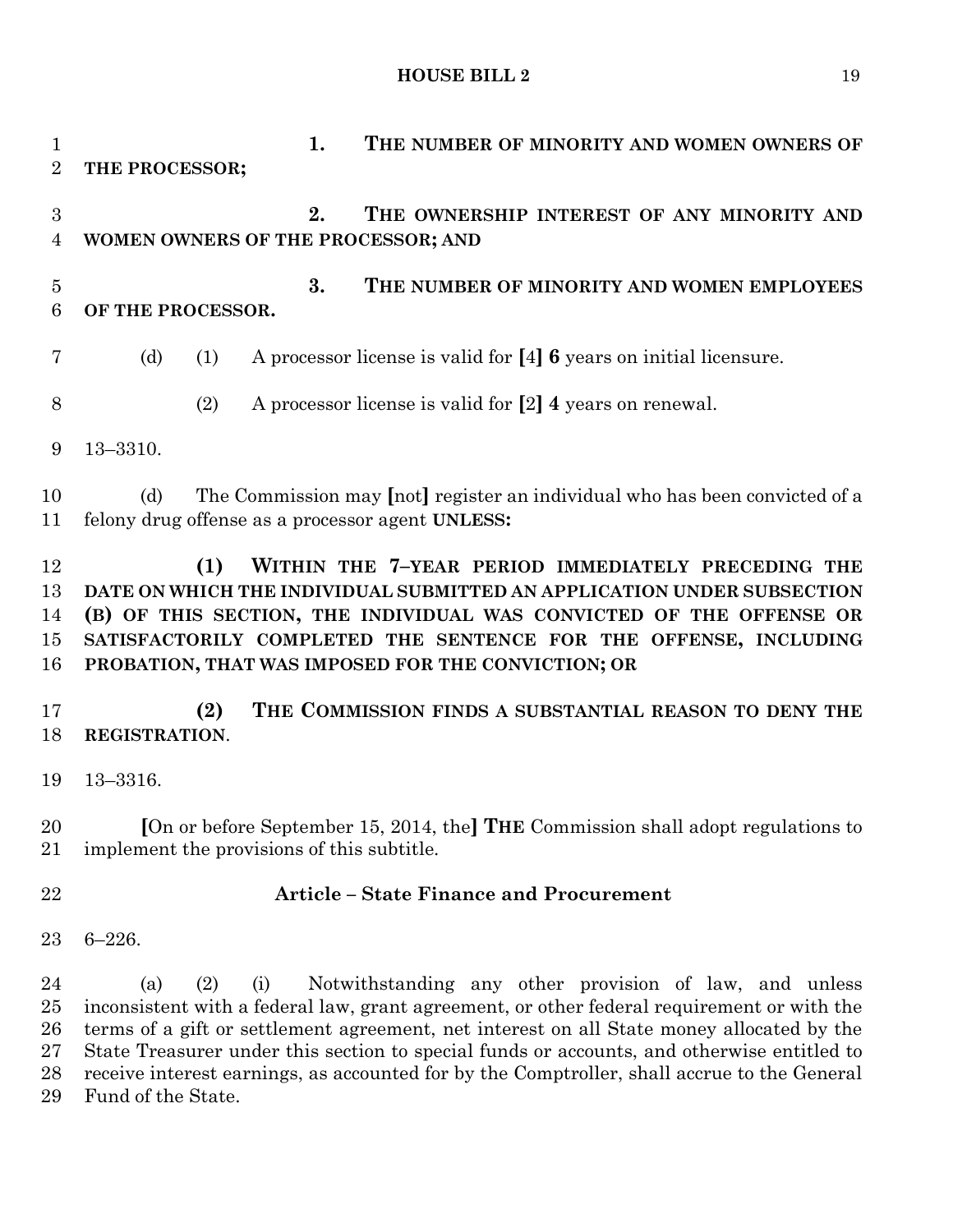| 20 | <b>HOUSE BILL 2</b> |
|----|---------------------|
|    |                     |

 (ii) The provisions of subparagraph (i) of this paragraph do not apply to the following funds:

 101. the Advance Directive Program Fund; **[**and**]** 102. the Make Office Vacancies Extinct Matching Fund**; AND**

## **103. THE NATALIE M. LAPRADE MEDICAL CANNABIS COMPASSIONATE USE FUND**.

 SECTION 2. AND BE IT FURTHER ENACTED, That, to implement the change in the composition of the Natalie M. LaPrade Medical Cannabis Commission under § 13–3303 of the Health – General Article, as enacted by Section 1 of this Act, the terms of all members serving on the Commission before the effective date of this Act shall terminate June 1, 2018.

 SECTION 3. AND BE IT FURTHER ENACTED, That it is the intent of the General Assembly that, in filling the five positions provided for in § 13–3303(a)(2) of the Health – General Article, as enacted by Section 1 of this Act, the Governor may reappoint a member of the Commission who served before of the effective date of this Act in order to ensure a level of continuity within the membership of the Natalie M. LaPrade Medical Cannabis Commission.

 SECTION 4. AND BE IT FURTHER ENACTED, That the terms of the eight initial members of the Natalie M. LaPrade Medical Cannabis Commission provided for in § 13–3303(a)(2) through (5) of the Health – General Article, as enacted by Section 1 of this Act, shall expire as follows:

- (1) two members in 2020;
- (2) two members in 2021;
- (3) two members in 2022; and
- (4) two members in 2023.

 SECTION 5. AND BE IT FURTHER ENACTED, That the Natalie M. LaPrade Medical Cannabis Commission may not review, evaluate, or rank an application for a license under Title 13, Subtitle 33 of the Health – General Article or award any additional licenses under Title 13, Subtitle 33 of the Health – General Article until the regulations required under § 13–3305.2 of the Health – General Article, as enacted by Section 1 of this Act, have been adopted.

 SECTION 6. AND BE IT FURTHER ENACTED, That, following the adoption of any regulations in accordance with § 13–3305.2 of the Health – General Article, as enacted by Section 1 of this Act, the Natalie M. LaPrade Medical Cannabis Commission: